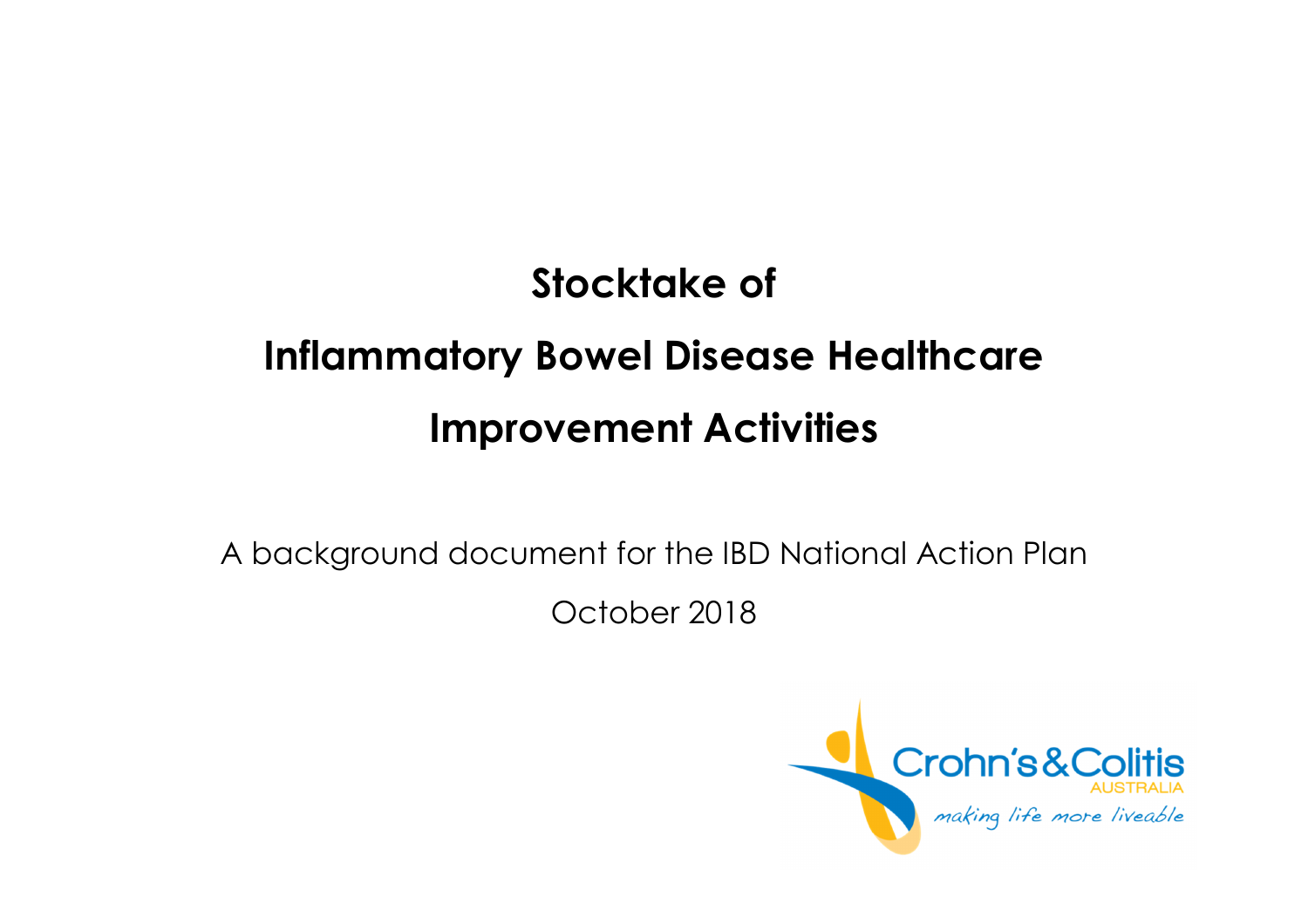

#### **Acknowledgements**

Crohn's & Colitis Australia (CCA) gratefully acknowledges the healthcare professionals, government departments and their staff for contributing valuable data to this survey. For clinicians, requests such as this add to the busy workload of those dedicated to the care of people living with IBD.

CCA thank the Australian Government Department of Health for providing funding to conduct this work as part of the broader IBD National Action Plan grant.

#### **About CCA**

Crohn's & Colitis Australia (CCA) is a not-for-profit organisation that supports 85 000 people living with Crohn's disease and ulcerative colitis. Established in 1985 the organisation delivers support programs such as education, advocacy, counselling, increasing awareness, and generating and utilising funds for research and support. CCA, the peak national group representing people with inflammatory bowel disease (IBD), engages with the key stakeholders in IBD care and services including its members, others living with IBD, medical and healthcare professionals and their representative bodies, hospitals, primaryhealth, State and Commonwealth governments, industry groups and the broader health advocacy sector. Visit www.crohnsandcolitis.com.au for more information about this report or CCA's programs and services.

Phone: 03 9815 1266 Fax: 03 9815 1299 E-mail: info@crohnsandcolitis.com.au Suite 4/363 Camberwell Road Camberwell VIC 3124 Australia Report prepared by Wayne Massuger © Crohn's & Colitis Australia (CCA) 2018 All rights reserved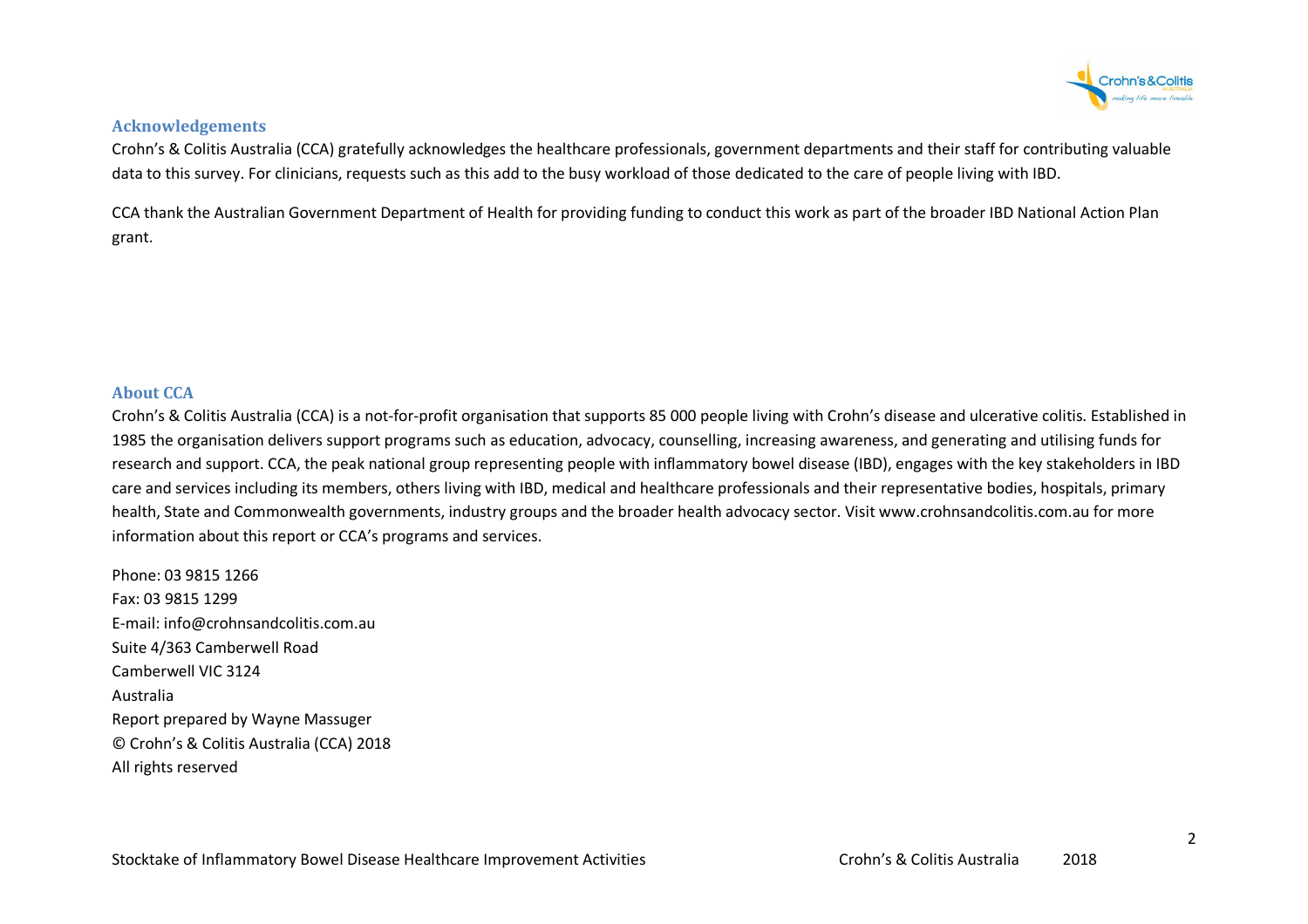

# **Purpose**

This document aims to provide background information for the development of the Inflammatory Bowel Disease (IBD) National Action Plan 2018. It is a summary of the information provided by government and health care sector representatives on the current activities (mid 2018) to improve the quality of IBD care in Australia. This document, together with the IBD National Action Plan Literature Review and IBD Roundtable Report provide a comprehensive suite of background evidence which inform the IBD National Action Plan 2018.

Crohn's & Colitis Australia (CCA) are developing an Inflammatory Bowel Disease (IBD) National Action Plan for the Australian Government Department of Health. The aim of the plan is to identify key goals for the improvement of the quality of care for people living with IBD and specify priority actions to achieve these goals. In order to identify high quality practices and models of care, as well as gaps in service provision, CCA undertook a national stocktake by survey of current improvement initiatives.

# **Method**

CCA undertook a simple text data collection via an online survey to Federal and State Governments, health professional representative bodies and health care clinicians.

The survey questions sought to identify any activity, present or imminently pending, intended to improve the quality of care for people living with IBD (including Crohn's disease, ulcerative colitis, indeterminate colitis and microscopic colitis). The survey was not limited in type of activity, but possible topic areas relating to the priorities identified at the IBD National Roundtable in June 2018 were listed:

- $\bullet$ Increased access to specialist IBD nurses
- •Health hotlines for both patient and GP
- •Increase administrative resources to support case-workers in IBD clinics
- •Greater access to allied health in hospital or via MBS funded visits as part of chronic disease care plans
- •Funding of therapeutic drug monitoring , including funding of faecal calprotectin testing
- •Establish clearer GP referral guidelines and protocols
- •Improved consumer knowledge
- •Multi-disciplinary teams for IBD patients
- •Improved credentialing and education across all areas of allied health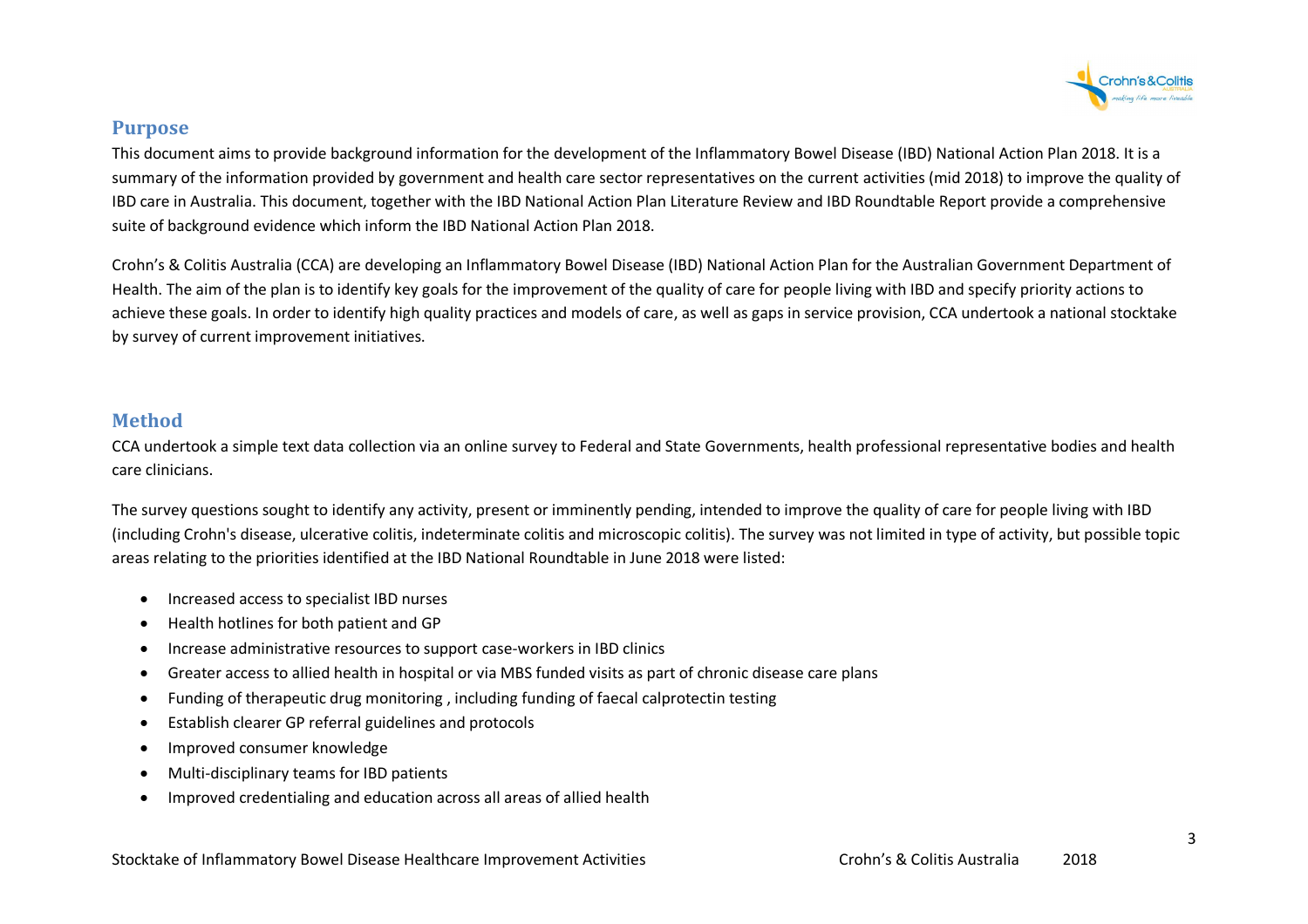

- •Support for practice management software
- •Increased investing, clinical trials and audit of paediatrics
- •Healthcare homes - effectiveness of funds bundling

Invitees to participate in the survey included Federal and State Health Department heads, chief clinical roles, professional bodies involved in IBD care,gastroenterologists and IBD nurses (see **Appendix 1** for a complete list). Reminders were sent to invitees, but it should be acknowledged that invitees could not be compelled to contribute.

Activities that related to projects testing new molecules/treatment were excluded to keep contributions focused on quality of care activities and research.

Activities reported were grouped according to a condensed set of 10 priority areas and an 'other' category as described in the Reported Activities section.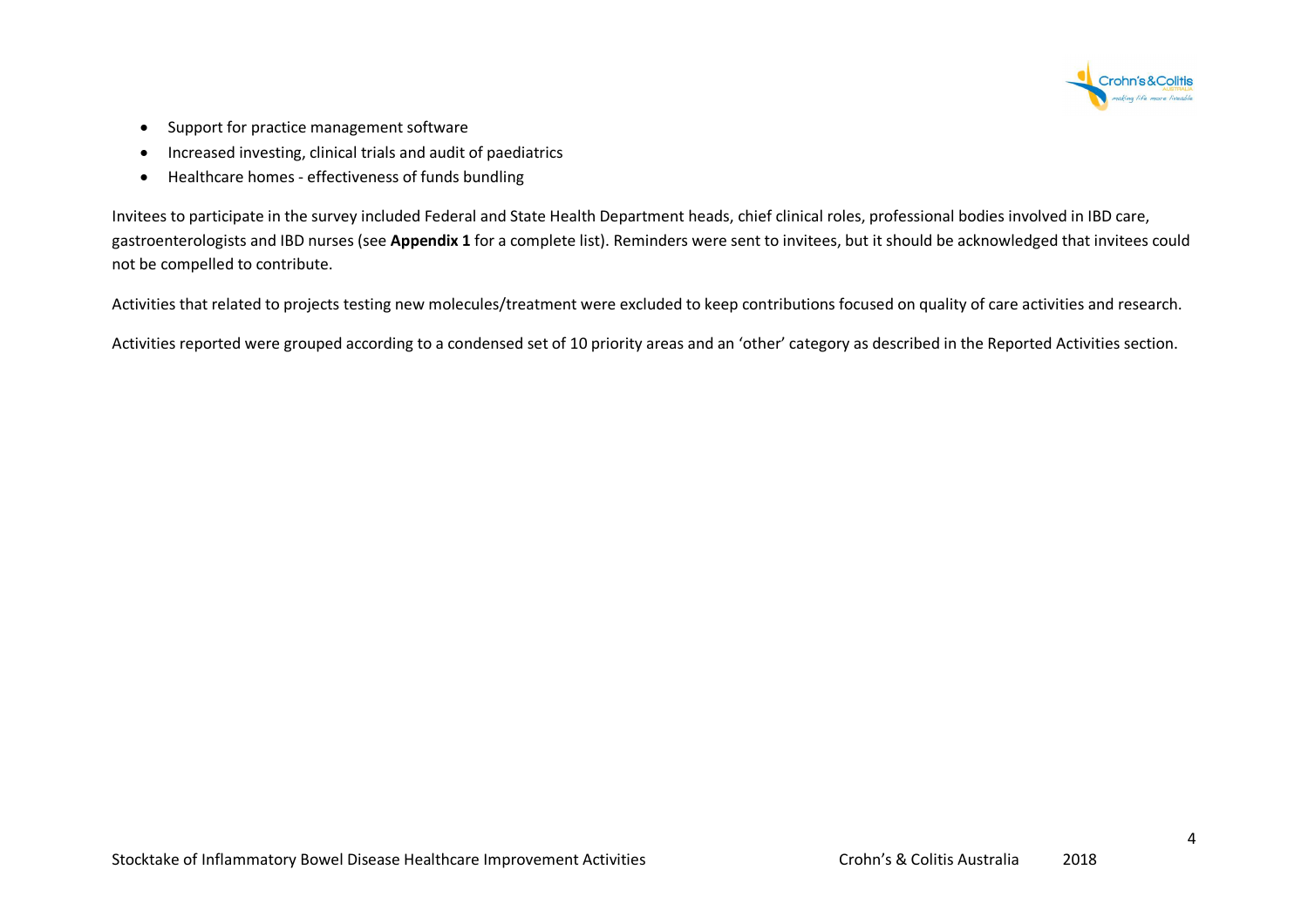

# **Reported Activities**

The survey collected information on 77 reported activities from 20 respondents. A further 5 respondents indicated that there were no improvement activities to report in their jurisdiction or site. Responses were not received from WA or ACT.

Activities reported through the survey are summarised according to 10 priority areas and are shown in full in the table for each priority.

#### **1. Increased access to specialist IBD nurses**

IBD nurse services were reported five times. Most are described as "unfunded" or have inadequate limited funding. One site reported two securely funded positions. Functions and benefits of the role described include: first contact point (helpline), clinic role, staff education, coordination of admissions and appointments, and infusion support. One site reported cost savings through prevention of ED presentations as a result.

There are no postgraduate IBD specific nursing courses. Some education opportunities have commenced and there is planning for extension of the program, though no funding is identified.

#### **Table 1 Increased access to specialist IBD nurses**

| Name of<br>organisation<br>conducting /<br>reporting | Name of activity                                           | Aim of activity                                                                      | Description of activity and outcomes                                                                                                                                                           |
|------------------------------------------------------|------------------------------------------------------------|--------------------------------------------------------------------------------------|------------------------------------------------------------------------------------------------------------------------------------------------------------------------------------------------|
| <b>RCH Melbourne</b>                                 | Increase awareness of the role<br>of Paediatric IBD nurses | To improve care provision to IBD patients<br>through the use of the IBD nurse        | Remains an unfunded position but continuing to<br>develop the role within boundaries of allocated time<br>and sessions. Promoting the nurse as the frontline<br>first port of call and contact |
| <b>Liverpool</b><br><b>Hospital</b>                  | <b>CHEAP</b>                                               | Implementation of nurse led IBD Helpline<br>and Virtual Clinic at Liverpool Hospital | We have demonstrated over \$700K cost savings<br>through prevention of presentations to ED and to<br>the clinic through implementation of the Helpline<br>and Virtual Clinic                   |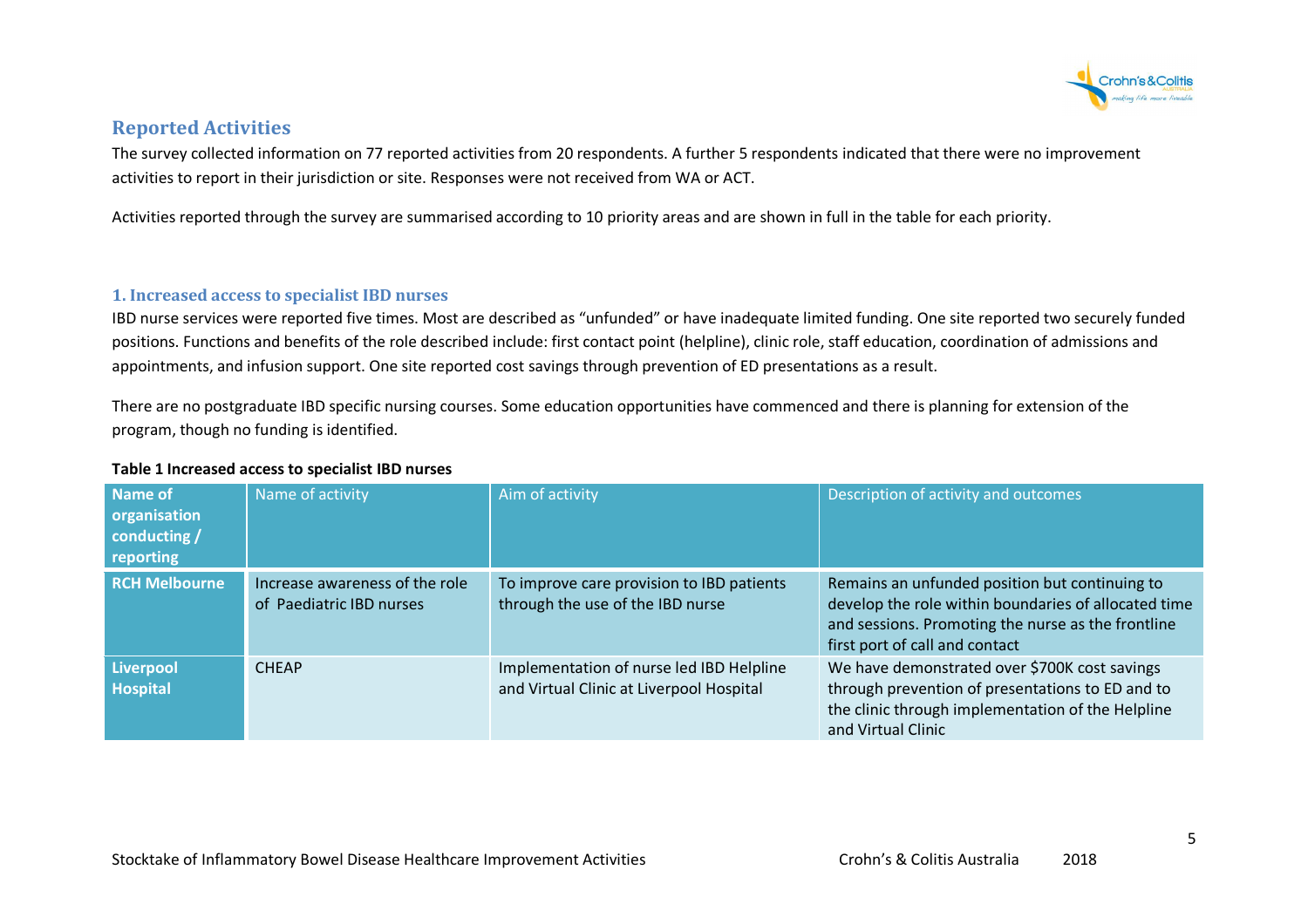

| <b>Lyell Mc Ewin</b><br>Hospital,<br><b>Northern</b><br><b>Adelaide LHN</b>                          | IBD nurse cover from endoscopy<br>nurse funding $-0.3$ session to<br>cover IBD clinic and<br>administration of appointments,<br>coordinating infusions and<br>assisting with biologic<br>application/ monitoring. | Provide some access to IBD nurse care<br>(current position held by a Level 1 nurse)                                                                                                                                                                                                     | Better patient communication with IBD service<br>allowing optimisation of the IBD service. Need more<br>funding to provide full access to IBD nurse services.                                                                                                                                                                                                                                                                                                                                                                                                                                                                                                                                       |
|------------------------------------------------------------------------------------------------------|-------------------------------------------------------------------------------------------------------------------------------------------------------------------------------------------------------------------|-----------------------------------------------------------------------------------------------------------------------------------------------------------------------------------------------------------------------------------------------------------------------------------------|-----------------------------------------------------------------------------------------------------------------------------------------------------------------------------------------------------------------------------------------------------------------------------------------------------------------------------------------------------------------------------------------------------------------------------------------------------------------------------------------------------------------------------------------------------------------------------------------------------------------------------------------------------------------------------------------------------|
| <b>Royal Adelaide</b><br><b>Hospital / Central</b><br><b>Adelaide Local</b><br><b>Health Network</b> | Increased access to specialist<br><b>IBD</b> nurses                                                                                                                                                               |                                                                                                                                                                                                                                                                                         | We have 2.0 Full Time Equivalent (FTE) IBD nurse<br>support within the Royal Adelaide Hospital (RAH) -<br>this is on secure (regular) funding.                                                                                                                                                                                                                                                                                                                                                                                                                                                                                                                                                      |
| <b>Southern</b><br><b>Adelaide Local</b><br><b>Health Network</b><br>(SALHN)                         | Access to specialist IBD nurses<br>and IBD hotline service                                                                                                                                                        | Allow patients access to an IBD hotline,<br>disease education, coordination of inpatient<br>and outpatient care, safety monitoring for<br>immunomodulators, rapid and early<br>treatment for active disease by phone, and<br>biological access via facilitation of script<br>paperwork. | The effectiveness of this service is threatened by a<br>lack of resources. Despite a fourfold increase in the<br>number of patients prescribed biologic therapy over<br>the past 8 years (where most nursing resources are<br>required) our permanent nursing FTE funded by the<br>hospital has not increased.<br>This has unfortunately resulted in a threat to hotline<br>services to patients, as nursing time is increasingly<br>spent ensuring biologic drug access and coordinating<br>blood monitoring for immunomodulator safety.<br>We collated data suggesting that our hotline service<br>receives 8-10 calls per day from patients, and<br>prevents at least 1 ED presentation per day. |
| <b>CCA</b>                                                                                           | CCA IBD Quality of Care - Patient<br><b>Experience Survey</b>                                                                                                                                                     | Assess quality of care from consumer<br>perspective, including IBD Nurse data                                                                                                                                                                                                           | Various aspects of the quality of care relating to IBD<br>nurse will be described (report pending)                                                                                                                                                                                                                                                                                                                                                                                                                                                                                                                                                                                                  |
| <b>IBDNA</b>                                                                                         | <b>IBD</b> nurse education                                                                                                                                                                                        | Develop IBD specific structured education<br>opportunities to extend the knowledge and<br>skills of nurse working with IBD patients                                                                                                                                                     | IBDNA plan to provide structured on line and face to<br>face training opportunities for nurses new to IBD<br>nursing via GENCA and IBDNA web platform<br>commencing 2019. We have developed an in-depth<br>education plan.                                                                                                                                                                                                                                                                                                                                                                                                                                                                          |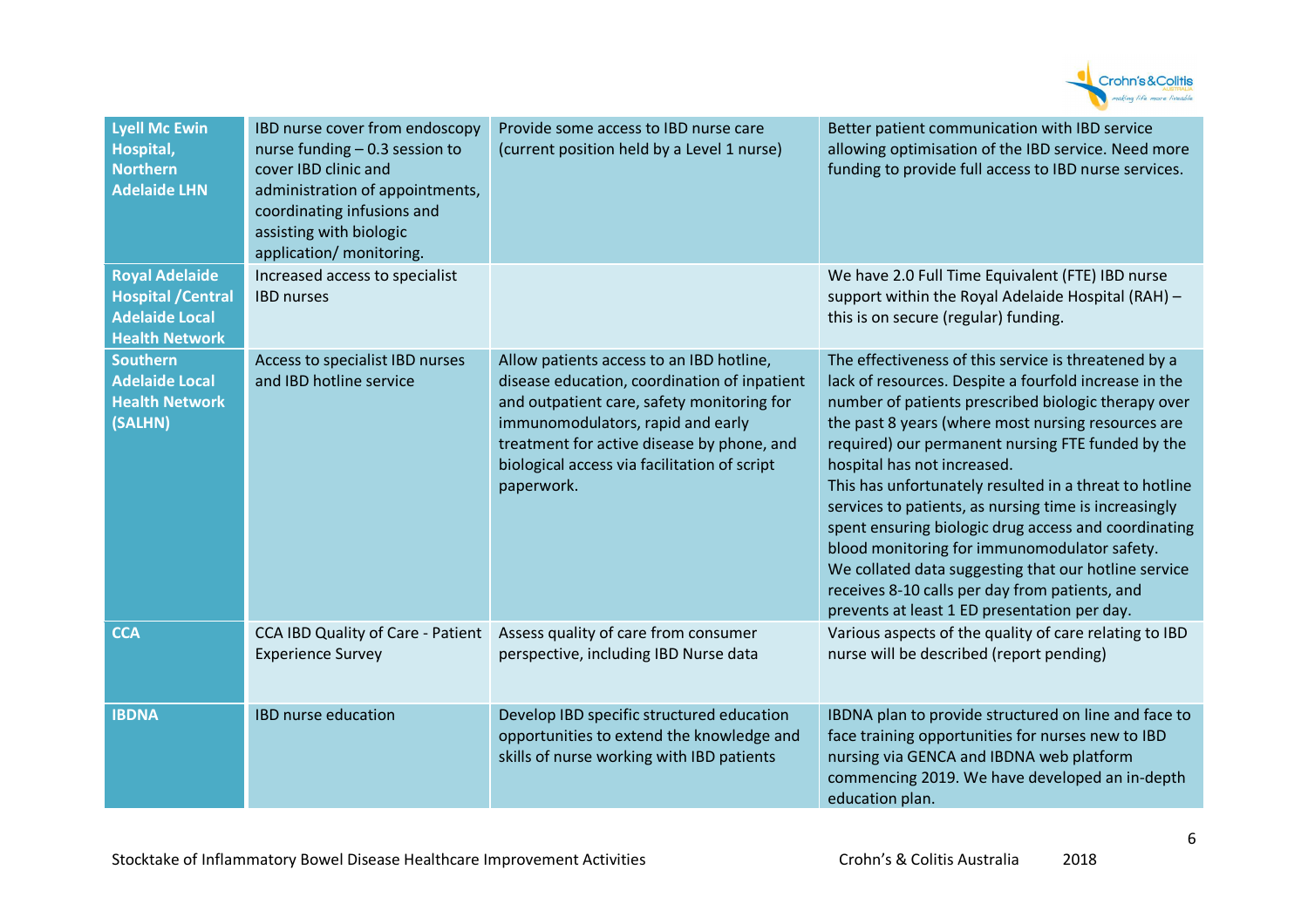

Three introductory on line Modules have already developed by international IBD Nurse Group. These can be accessed via GENCA and / or CCA web platforms and are aimed at nurses with < 24 months IBD nurse experience. The modules are currently funding by sponsor and are not secure into the future. A further 2 modules are in development for nurses with more IBD experience and will follow on from the first 3 introductory modules. There is no funding identified for this or any further education described hereafter.

Annual IBD Nurse Foundation School currently in development to run annually alongside GENCA National Conference. A volunteer group of IBD nurses are developing the program.

Alternate years the IBD Nurse Advanced School will run alongside AGW for nurses who have completed the 5 modules and if < 2 years IBD nurse experience they must also have attended the foundation school.This is aimed at preparing experienced IBD nurses with advanced practice skills. We have already run 2 of these through GENCA.

We are also developing a mentorship program to support newer IBD nurses by buddying with a senior IBD nurse and there are plans to have a GENCA IBD Nurse credentialing process in line with the endoscopy nurse credentialing that GENCA have supported for a number of years.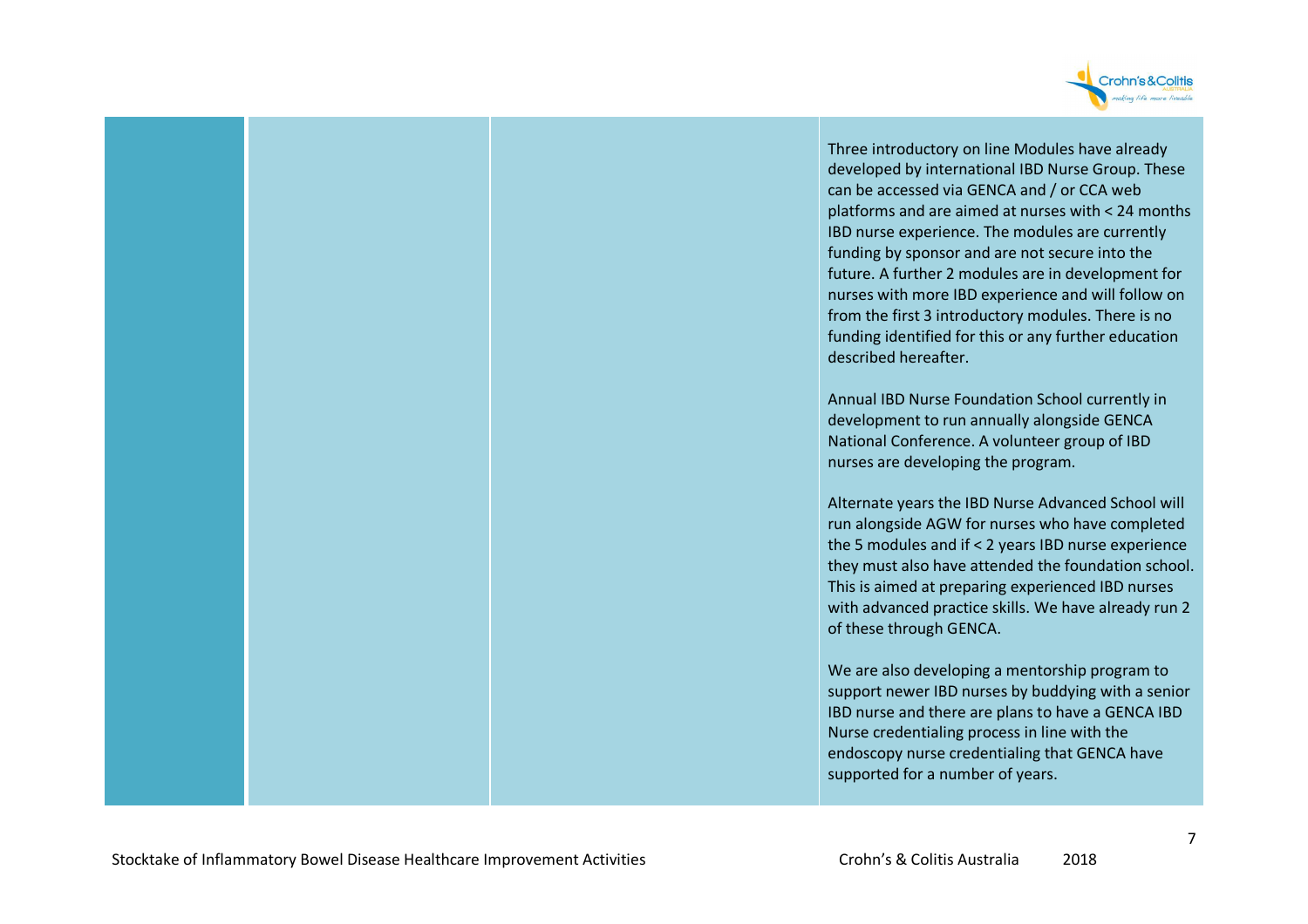

|                                                                         |                                                     |                                                                                                                                                                                                                                                                  | Future plans to work with academic institutions to<br>develop a post graduate IBD nursing course by 2022<br>would be good to flesh out and add to the NAP.                                             |
|-------------------------------------------------------------------------|-----------------------------------------------------|------------------------------------------------------------------------------------------------------------------------------------------------------------------------------------------------------------------------------------------------------------------|--------------------------------------------------------------------------------------------------------------------------------------------------------------------------------------------------------|
| <b>Women's and</b><br><b>Children's Health</b><br>Network<br>(W&CHN) SA | Increased access to specialist<br><b>IBD</b> nurses | <b>Comment</b><br>We do not have a dedicated IBD nurse. Nurse does this as part of the overall role as<br>gastroenterology nurse practitioner incorporating all gastroenterology and home parenteral<br>hopes to develop a model of care for a nurse led clinic. | nutrition. However, Nurse is planning on investigating what patients/families might want from a<br>nurse led clinic for young people with IBD. This project will be starting later this year and Nurse |

## **2. IBD helplines responsiveness to patients and GPs**

 IBD Helplines were reported by three sites as well as a fourth site an informal non-dedicated service. IBD helplines were responsible for avoidance of emergency department visits at two sites, and also provided education, coordination of appointments, rapid early treatment and safety monitoring. Uncertain or absent funding was a problem for the few sites that reported services.

#### **Table 2. Helplines**

| Name of<br>organisation<br>conducting /<br>reporting                                          | Name of activity                                     | Aim of activity                                                                         | Description of activity and outcomes                                                                                                                                             |
|-----------------------------------------------------------------------------------------------|------------------------------------------------------|-----------------------------------------------------------------------------------------|----------------------------------------------------------------------------------------------------------------------------------------------------------------------------------|
| <b>Susan Connor</b>                                                                           | <b>CHEAP</b>                                         | Implementation of nurse<br>led IBD Helpline and Virtual<br>Clinic at Liverpool Hospital | We have demonstrated over \$700K cost savings through prevention of<br>presentations to ED and to the clinic through implementation of the Helpline and<br><b>Virtual Clinic</b> |
| <b>Royal Adelaide</b><br><b>Hospital / Central</b><br>Adelaide Local<br><b>Health Network</b> | <b>Health hotlines</b><br>for both patient<br>and GP |                                                                                         | Yes, we have a help-line and an email advice service – would not be possible<br>without our IBD nursing staff.                                                                   |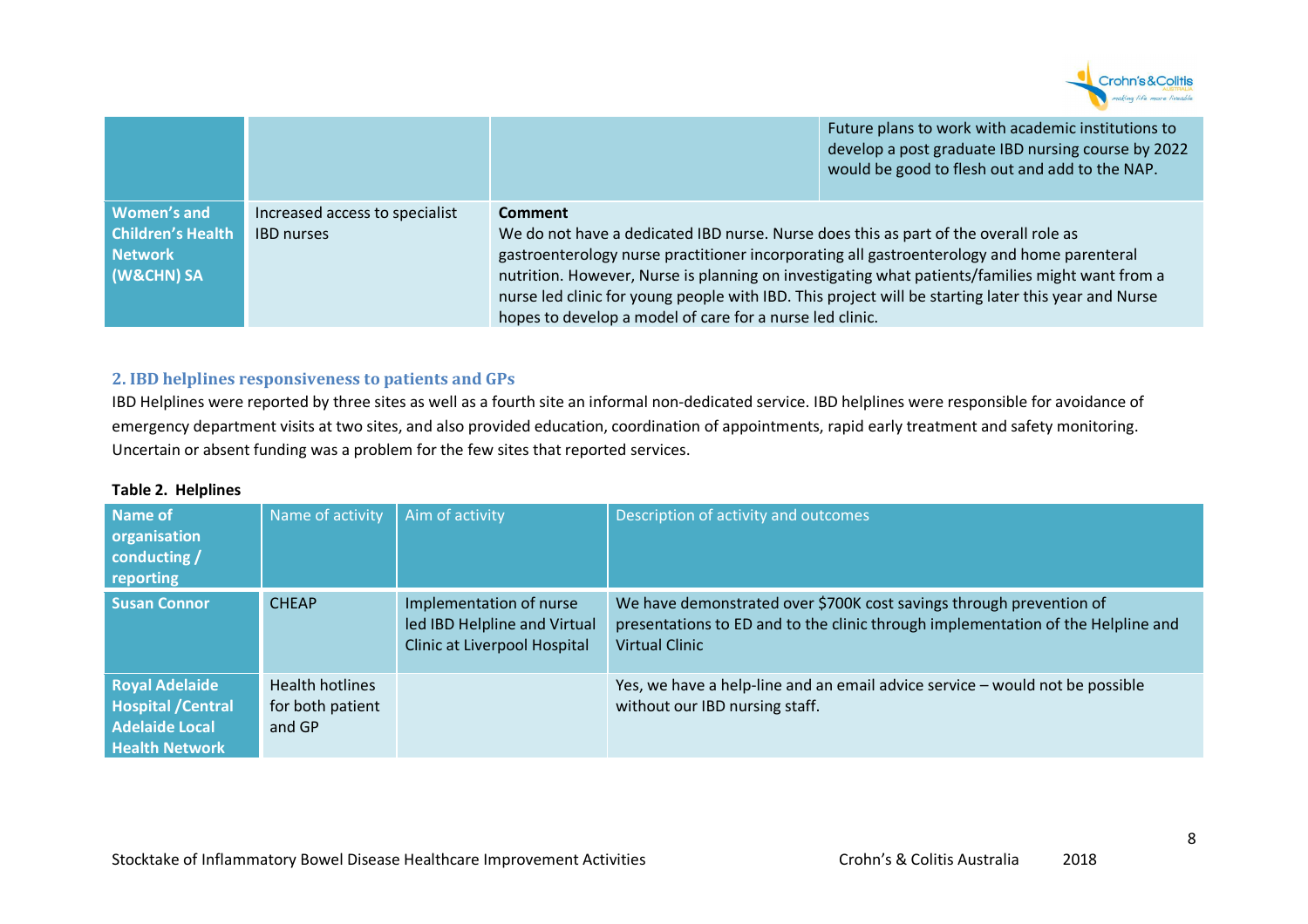

| <b>Southern Adelaide</b><br>Local Health<br><b>Network (SALHN)</b>                 | Access to<br>specialist IBD<br>nurses and IBD<br>hotline service | Allow patients access to an<br>IBD hotline, disease<br>education, coordination of<br>inpatient and outpatient<br>care, safety monitoring for<br>immunomodulators, rapid<br>and early treatment for<br>active disease by phone,<br>and biological access via<br>facilitation of script<br>paperwork. | The effectiveness of this service is threatened by a lack of resources. Despite a<br>fourfold increase in the number of patients prescribed biologic therapy over the<br>past 8 years (where most nursing resources are required) our permanent nursing<br>FTE funded by the hospital has not increased.<br>This has unfortunately resulted in a threat to hotline services to patients, as<br>nursing time is increasingly spent ensuring biologic drug access and coordinating<br>blood monitoring for immunomodulator safety.<br>We collated data suggesting that our hotline service receives 8-10 calls per day<br>from patients, and prevents at least 1 ED presentation per day. |
|------------------------------------------------------------------------------------|------------------------------------------------------------------|-----------------------------------------------------------------------------------------------------------------------------------------------------------------------------------------------------------------------------------------------------------------------------------------------------|-----------------------------------------------------------------------------------------------------------------------------------------------------------------------------------------------------------------------------------------------------------------------------------------------------------------------------------------------------------------------------------------------------------------------------------------------------------------------------------------------------------------------------------------------------------------------------------------------------------------------------------------------------------------------------------------|
| <b>CCA</b>                                                                         | <b>CCA IBD Quality</b><br>of Care - Patient<br>Experience        | Assess quality of care from<br>consumer perspective                                                                                                                                                                                                                                                 | Various aspects of the information provision and responsiveness will be described<br>(report pending)                                                                                                                                                                                                                                                                                                                                                                                                                                                                                                                                                                                   |
| Women's and<br><b>Children's Health</b><br><b>Network (W&amp;CHN)</b><br><b>SA</b> | <b>Health hotlines</b><br>for both patient<br>and GP             | <b>Comment</b><br>Not a dedicated hotline but patients and families contact nurse via phone or doctors through the GE department.                                                                                                                                                                   |                                                                                                                                                                                                                                                                                                                                                                                                                                                                                                                                                                                                                                                                                         |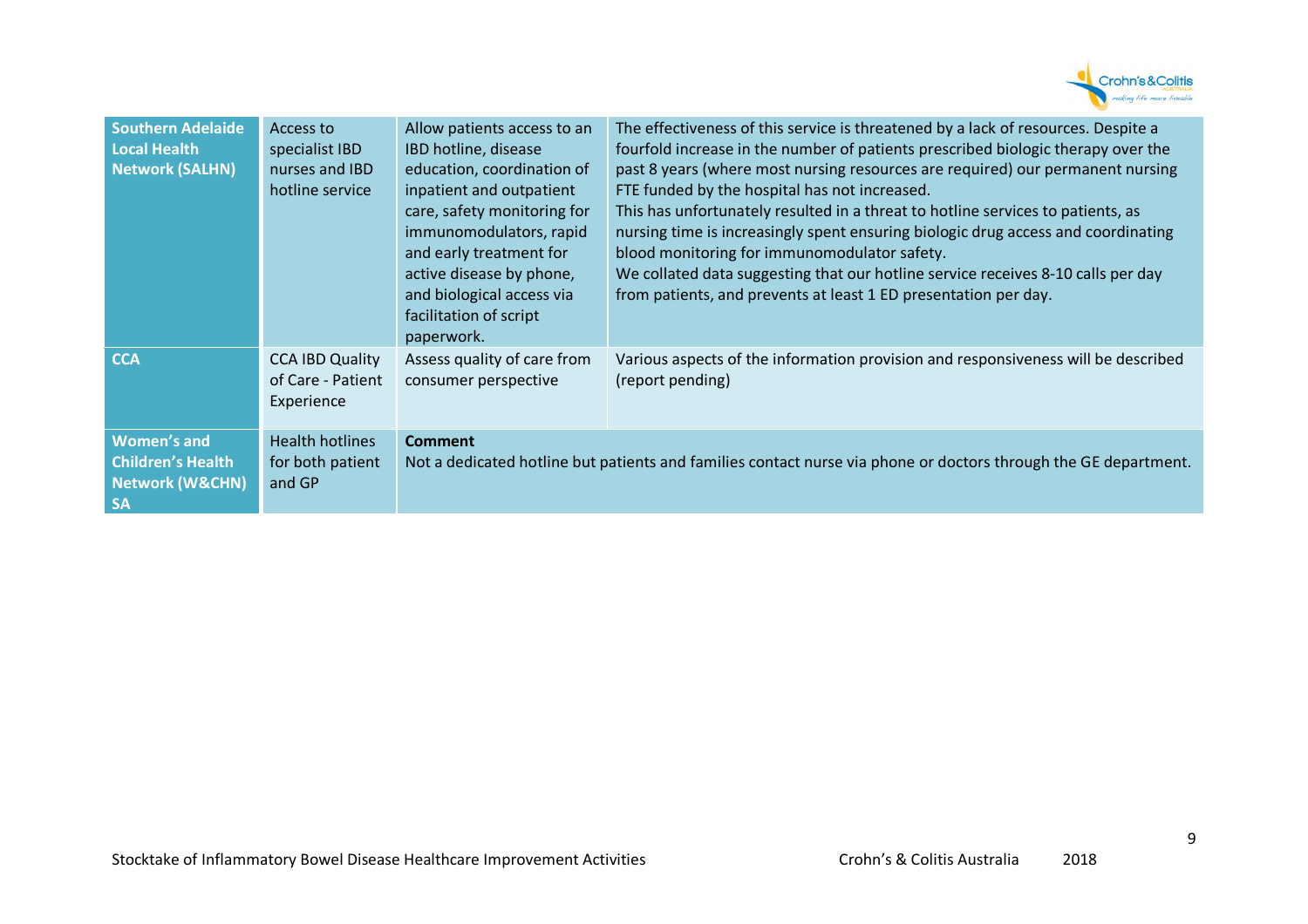

## **3. Increased administrative resources to support case-workers in IBD clinics**

Administrative resources to assist clinicians with the care of patients with IBD were reported at two sites but neither had health system funding and one site has ceased the position. Administrative support is described as supporting with data entry, paperwork burden (both essential to quality improvement processes) and appointment reminders which result in improved clinic efficiency.

#### **Table 3. Administrative resources**

| <b>Organisation name</b>                                                           | <b>Name of activity</b>                                                     | <b>Description of activity and outcomes</b>                                                                                                                                                                                                                                                                                                                                                                                                                                                                                                                                                                                                                                                                                                                                                                                                                                                                                               |
|------------------------------------------------------------------------------------|-----------------------------------------------------------------------------|-------------------------------------------------------------------------------------------------------------------------------------------------------------------------------------------------------------------------------------------------------------------------------------------------------------------------------------------------------------------------------------------------------------------------------------------------------------------------------------------------------------------------------------------------------------------------------------------------------------------------------------------------------------------------------------------------------------------------------------------------------------------------------------------------------------------------------------------------------------------------------------------------------------------------------------------|
| <b>Royal Adelaide Hospital</b><br>/Central Adelaide Local<br><b>Health Network</b> | Increase administrative<br>resources to support case-<br>workers            | In IBD clinics for last 18 months we now employ a 0.5 FTE administrative support officer out of<br>funds we raise from participation in commercial sponsored trails (usually IBD-related drugs).<br>Paperwork burden was unmanageable without this position - but told no funding from within<br>directorate for it.                                                                                                                                                                                                                                                                                                                                                                                                                                                                                                                                                                                                                      |
| <b>Southern Adelaide Local</b><br><b>Health Network (SALHN)</b>                    | Administrative resources<br>and support for clinical<br>management software | Up until 2 years ago our IBD service had access to 0.5FTE admin assistant using "soft money".<br>This funding was lost and as a result our data base has not been updated since this service<br>ceased. This makes it difficult to provide an overview of the patients under SALHN IBD care.<br>Additionally, the new clinical management software developed by the CCC with the aim of<br>improving patient care will not be possible to use at SALHN without administrative support to<br>assist in data migration. This software, with its inherent transparency and standardisation of<br>clinical management, is likely to improve patient care, and would be beneficial to introduce.<br>Administration support would also assist in sending patients SMS reminders to attend clinic,<br>resulting in fewer missed appointments, and thus better care (we note an increase in missed<br>appts since the loss of our admin officer). |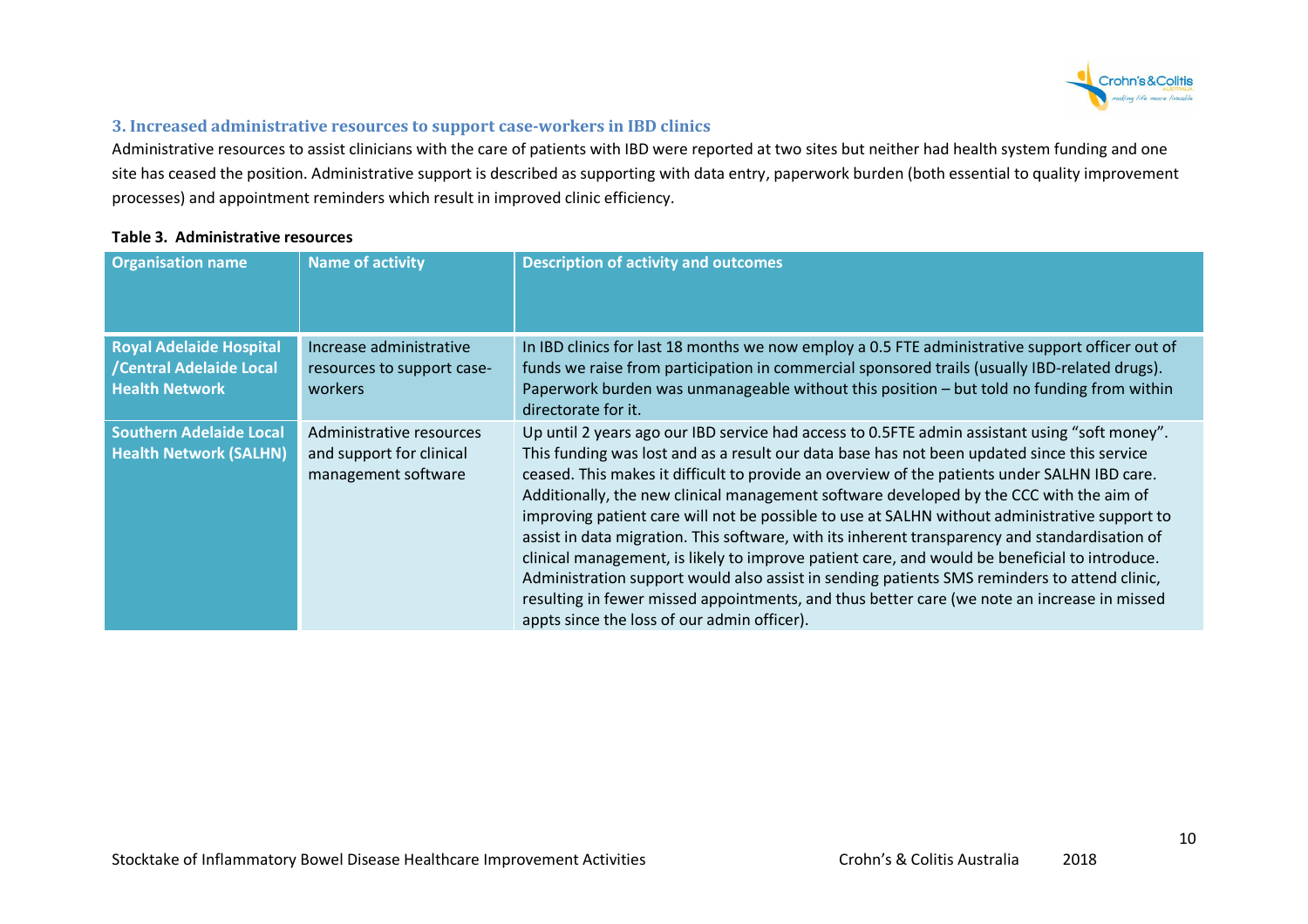

**4. Greater access to multidisciplinary allied health care teams in hospital, including increasing the number of MBS funded visits for allied health (primary care) and improved credentialing and education across all areas of allied health** A variety of activities involving the multidisciplinary team were reported in hospitals and outpatient settings.

Several sites reported having multidisciplinary teams including nurses, dietitians and psychologists. A couple conducted regular multidisciplinary team meeting to discuss cases, involving allied health, medical and surgical team members.

A number of alternative clinics were reported to reduce demand on public outpatient areas:

- •private multidisciplinary clinic
- •psychology service
- •intestinal ultrasound in collaboration with dietitian advice to manage functional conditions and reduce demand on clinics, CT and MRI.
- •optimal care pathway to using exclusive enteral nutrition
- •dietitian clinics

Multidisciplinary or allied health services to support specific issues were identified:

- a pharmacists led thiopurine monitoring service has been introduced to monitor and manage adverse effects after commencing thiopurine therapy and to provide education to improve compliance with IBD medications.
- •deliver intensified biologic therapy to IBD patients with incomplete response or secondary loss of response
- •transitional care for young adults

Limited access to allied health such as dietitians and psychologists was reported. Though a number of innovative models are described here, they are not accessible throughout the nation.

A free online information and focused psychological intervention for anxiety and or depression associated with IBD is currently operating in addition to some clinic psychology services.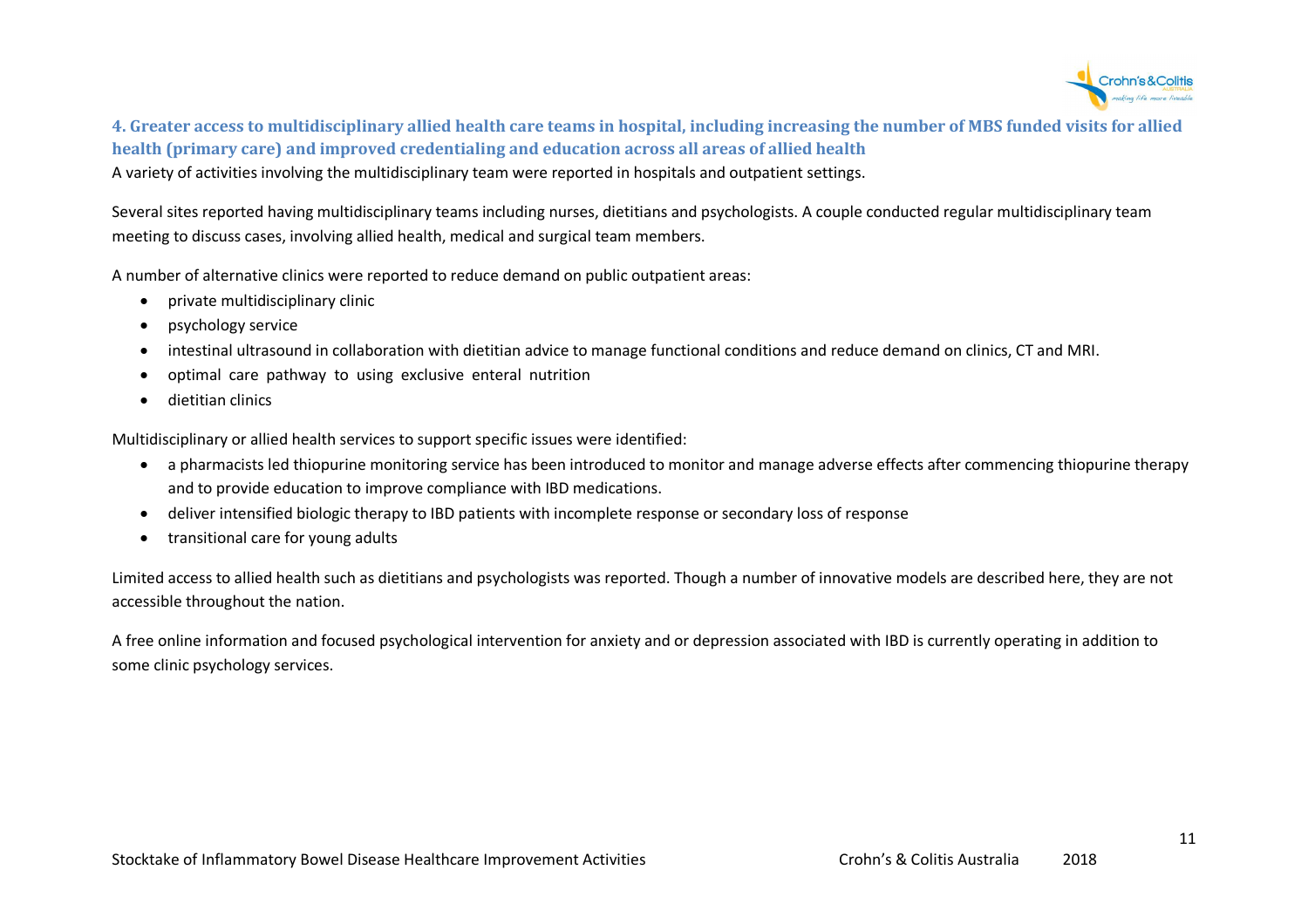

## **Table 4. Multidisciplinary care**

| <b>Name of</b><br>organisation<br>conducting /<br>reporting | <b>Name of activity</b>                                    | <b>Aim of activity</b>                                                                                                                                                       | <b>Description of activity and outcomes</b>                                                                                                                                                                                                                                                                                                                                                                                                                                                                                                                                                                                                                                         |
|-------------------------------------------------------------|------------------------------------------------------------|------------------------------------------------------------------------------------------------------------------------------------------------------------------------------|-------------------------------------------------------------------------------------------------------------------------------------------------------------------------------------------------------------------------------------------------------------------------------------------------------------------------------------------------------------------------------------------------------------------------------------------------------------------------------------------------------------------------------------------------------------------------------------------------------------------------------------------------------------------------------------|
| <b>Concord</b><br><b>Hospital NSW</b>                       | <b>IBD Clinic, IBD</b><br><b>Transition Service</b>        | Multidisciplinary and transitional care                                                                                                                                      | Our current IBD Clinic provides multidisciplinary care incorporating<br>IBD dietitian and a psychologist. We receive public and private<br>patients transitioning from Westmead Childrens Hospital.                                                                                                                                                                                                                                                                                                                                                                                                                                                                                 |
| <b>Concord</b><br><b>Hospital NSW</b>                       | <b>Macquarie University</b><br>Hospital                    | Privately insured patients who are well<br>on a stable management plans can be<br>seen privately to reduce the waiting list<br>at Concord Hospital                           | Privately insured patients who are well and on a stable<br>management plans can be seen privately to reduce the waiting list<br>at Concord Hospital. An IBD nurse and IBD fellow are present to<br>support the care of IBD patients and an infusion service is provided<br>for those on biological agents or Janssen Live program.                                                                                                                                                                                                                                                                                                                                                  |
| <b>Monash</b><br><b>Health</b>                              | Pharmacist led<br>thiopurine monitoring<br>service         | To provide monitoring and management<br>of adverse effects after commencing<br>thiopurine therapy and to provide<br>education to improve compliance with<br>IBD medications. | An IBD pharmacist discusses the new treatment with patients then<br>performs at least two reviews of the patient to detect adverse<br>effects on blood monitoring or self-reported effects. These reviews<br>can be conducted by telephone which is more convenient for<br>patients. The pharmacist manages side effects where possible and<br>reviews thiopurine metabolites test results, making adjustments to<br>therapy in collaboration with a gastroenterologist. It is hoped the<br>service will improve patient adherence, provide more consistent<br>detection of adverse effects and reduces gastroenterologist<br>workload, allowing time to provide more complex care. |
| <b>QLD Health,</b><br><b>Redcliffe</b><br><b>Hospital</b>   | Commencement of<br><b>Psychology Outpatient</b><br>Service | Provide follow-up outpatient psychology<br>care to IBD patients and reduce the cost<br>to the hospital of re-admissions and ED<br>presentations.                             | Very early stages, not yet providing a service. Collecting some initial<br>data and input from gastro regarding how many referrals can be<br>expected per year and likely provide a small initial trial service.                                                                                                                                                                                                                                                                                                                                                                                                                                                                    |
| <b>Redcliffe</b><br><b>Hospital</b>                         | Gastroenterology<br><b>Dietitian Clinic</b>                | Improve access to dietetic care for<br>patients with IBD                                                                                                                     | With increase in gastroenterology services at Redcliffe Hospital a<br>GE dietitian clinic was created. This has improved local access to<br>dietetic services for our IBD patients.                                                                                                                                                                                                                                                                                                                                                                                                                                                                                                 |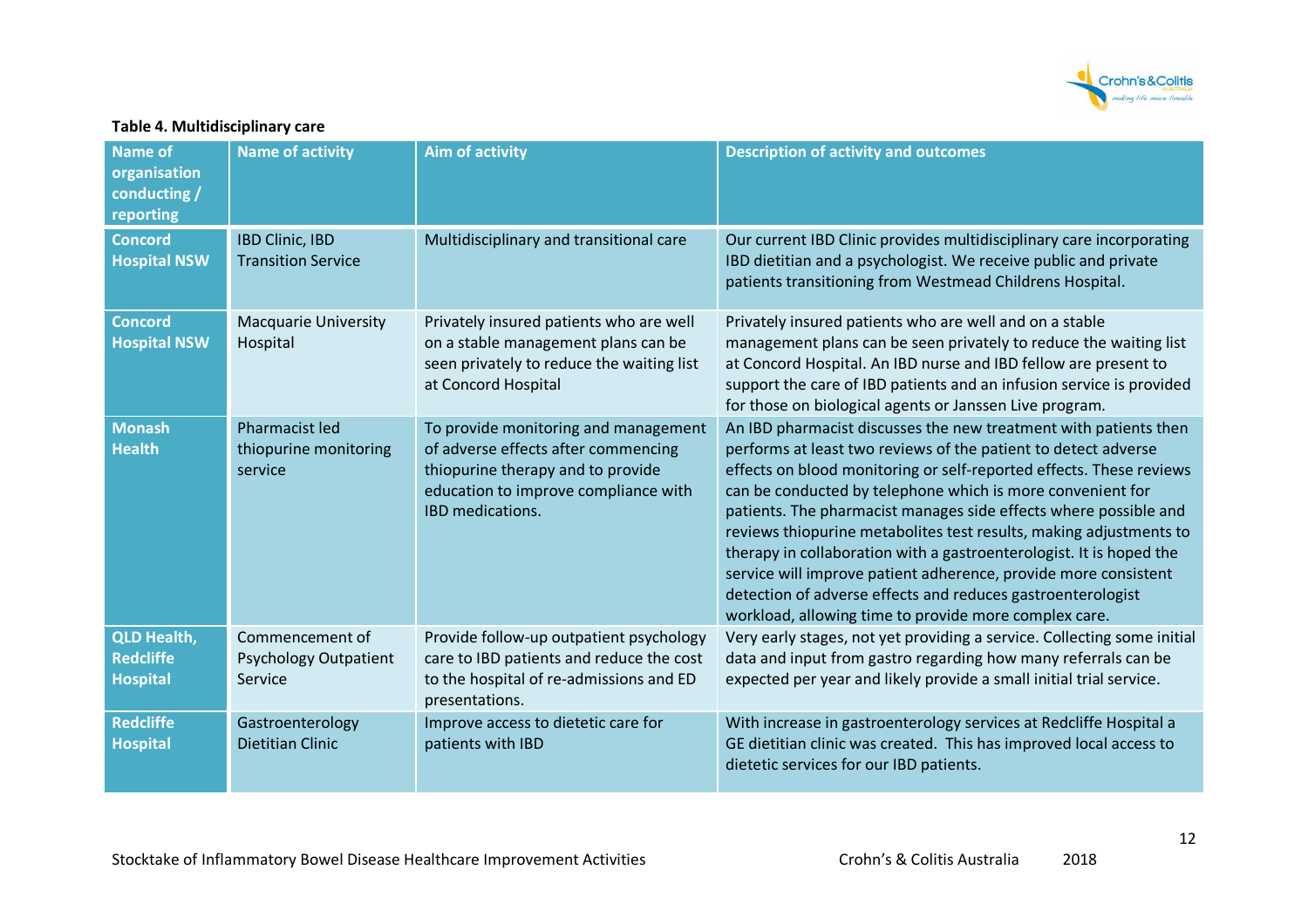

| <b>CCA</b>                                            | <b>CCA IBD Quality of Care</b><br>- Patient Experience                                                                                                           | Assess quality of care from consumer<br>perspective                                                                                                                                               | Various aspects of the access to multidisciplinary care will be<br>described (report pending)                                                                                                                                                                                                                                                                                                                                                                                                                                                                                                                                                                                                                                                                                                                                       |
|-------------------------------------------------------|------------------------------------------------------------------------------------------------------------------------------------------------------------------|---------------------------------------------------------------------------------------------------------------------------------------------------------------------------------------------------|-------------------------------------------------------------------------------------------------------------------------------------------------------------------------------------------------------------------------------------------------------------------------------------------------------------------------------------------------------------------------------------------------------------------------------------------------------------------------------------------------------------------------------------------------------------------------------------------------------------------------------------------------------------------------------------------------------------------------------------------------------------------------------------------------------------------------------------|
| <b>RCH</b><br><b>Melbourne</b>                        | Ongoing development<br>of the multi D team                                                                                                                       | To improve participation with input from<br>Psychology                                                                                                                                            | Currently running a meeting every 2 weeks with presence of<br>Gastroenterologist, Surgeons, Dietician, IBD nurse, fellows and<br>Pharmacist                                                                                                                                                                                                                                                                                                                                                                                                                                                                                                                                                                                                                                                                                         |
| <b>Queensland</b><br><b>Health</b>                    | Development of an<br>intestinal ultrasound<br>service for Royal<br><b>Brisbane and Women's</b><br>Hospital, Metro North<br><b>Hospital and Health</b><br>Service | Introduce a highly accurate point of care<br>test to reduce the demand on<br>colonoscopy, MR and CT for young<br>people with functional GI disorders and<br>those with inflammatory bowel disease | In collaboration with Allied health (dieticians), we propose an<br>alternate model where patients who have functional bowel<br>symptoms are assigned to an assessment with intestinal ultrasound<br>(provided by gastroenterologists) and dietary advice provided by a<br>dietician. We would compare the diagnostic accuracy and patient<br>satisfaction of the ultrasound guided assessment against the "usual<br>care pathway" over a 12 month period. It is anticipated that this<br>will significantly reduce the numbers of patients in this cohort<br>undergoing colonoscopy, and as the service is provided along with<br>a consultation (point of care model), reduce the requirement for<br>follow up clinical consultation, therefore reducing the waiting list<br>for both colonoscopy and for outpatient consultation. |
| <b>CSSANZ</b>                                         | MDM meetings at St.<br>Vincent's Melbourne &<br><b>Eastern Health</b><br>Melbourne                                                                               | Improve care of IBD patients                                                                                                                                                                      | Active weekly case discussion & management plans                                                                                                                                                                                                                                                                                                                                                                                                                                                                                                                                                                                                                                                                                                                                                                                    |
| <b>The Alfred</b>                                     | <b>Virtual Clinic</b>                                                                                                                                            | To deliver intensified biologic therapy to<br>patients with IBD with incomplete<br>response or secondary loss of response                                                                         | We have been running this clinic monthly at our hospital (Alfred)<br>for nearly 3 years. It is a novel model of care to deliver consistent,<br>high quality care.                                                                                                                                                                                                                                                                                                                                                                                                                                                                                                                                                                                                                                                                   |
| <b>Monash</b><br><b>Children's</b><br><b>Hospital</b> | <b>Establishment of young</b><br>adult IBD clinic                                                                                                                | Improve outcomes for young people<br>including during transition                                                                                                                                  | Establishment of clinic with joint paediatric and adult IBD<br>specialists. Survey of patients and prospective audit of Accident &<br>Emergency attendance/admissions.                                                                                                                                                                                                                                                                                                                                                                                                                                                                                                                                                                                                                                                              |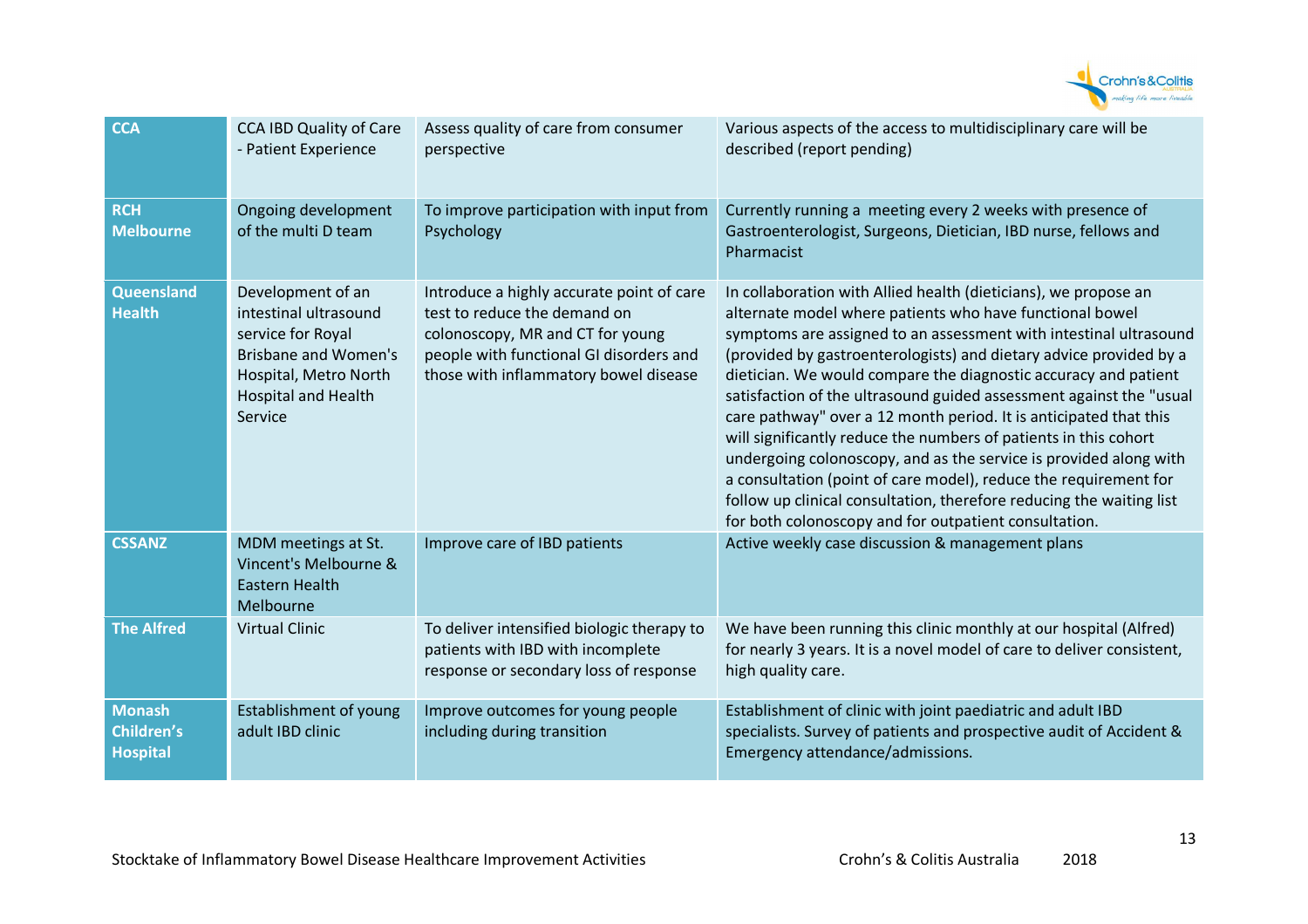

| <b>Australian</b><br><b>Society of</b><br><b>Parenteral &amp;</b><br><b>Enteral</b><br><b>Nutrition</b> | <b>AusPEN Exclusive</b><br>Enteral Nutrition in<br>Crohn's Disease<br>Project                                     | To develop an Optimal Care Pathway<br>to using exclusive enteral nutrition<br>and reintroduction of diet in adults<br>with Crohn's Disease.                                                              | AuSPEN is partnering with Dietitian Crohn's Colitis Australian<br>Network (DECCAN) to develop a position statement and clinical<br>practice toolkit for use of Exclusive Enteral Nutrition in Adults<br>with Crohn's Disease.                                                                                                                                                                                                                                                                                                                                                                               |
|---------------------------------------------------------------------------------------------------------|-------------------------------------------------------------------------------------------------------------------|----------------------------------------------------------------------------------------------------------------------------------------------------------------------------------------------------------|-------------------------------------------------------------------------------------------------------------------------------------------------------------------------------------------------------------------------------------------------------------------------------------------------------------------------------------------------------------------------------------------------------------------------------------------------------------------------------------------------------------------------------------------------------------------------------------------------------------|
| <b>Logan Hospital</b>                                                                                   | <b>Exclusive enteral</b><br>nutrition (EEN)<br>adherence in adult<br>patients with small<br>bowel Crohn's disease | To ascertain if providing regular<br>specialist dietetic support (minimum of<br>weekly face to face or telephone review)<br>results in >80% of adult patients with SB<br>CDx adhering to an EEN protocol | This is a single site study I'm carrying out to examining a specific<br>cohort of adult patients, over the age of 18years at Logan hospital.<br>These patients are outpatients with small bowel Crohn's disease<br>referred from an IBD Specialist clinic for a trial of EEN at Logan<br>hospital. I'm just submitted a study protocol for ethics approval.                                                                                                                                                                                                                                                 |
| Queensland<br><b>Health</b>                                                                             | Dietitian First Gastro<br><b>Clinics - Extended Scope</b><br>of Practice models of<br>care                        | I developed and ran the first DFGC in<br>Bundaberg in 2013/14<br>https://www.ncbi.nlm.nih.gov/pmc/artic<br>les/PMC5073884/ &<br>https://onlinelibrary.wiley.com/doi/abs/<br>10.1111/1747-0080.12283      | The focus of the current study was a dietitian-led gastroenterology<br>clinic operating under an extended scope of practice model at a<br>tertiary hospital in regional Queensland, Australia. Gastrointestinal<br>(GI) disease states commonly involve medical nutrition therapy<br>from a dietitian. However, in this case, the dietitian acted as the<br>first practitioner of contact; triaging patients to tests and providing<br>nutritional advice where appropriate. Patients who could not be<br>managed exclusively by the dietitian progressed to a consultation<br>with the gastroenterologist. |
| <b>Swinburne</b><br><b>University of</b><br><b>Technology</b>                                           | IBDclinic.org.au                                                                                                  | Provide psychoeducation and focused<br>free online psychological intervention<br>for anxiety and or depression associated<br>with IBD see www.IBDclinic.org.au                                           | Free online information and focused psychological intervention for<br>anxiety and or depression associated with IBD                                                                                                                                                                                                                                                                                                                                                                                                                                                                                         |
| <b>RMH and The</b><br><b>Alfred</b>                                                                     | Links with psychologist<br>to multi-disciplinary<br>teams for IBD patients                                        | Improve patient outcomes                                                                                                                                                                                 | Honorary positions at various hospitals to provide help/advice.                                                                                                                                                                                                                                                                                                                                                                                                                                                                                                                                             |
| <b>MindOverGut</b><br>psychological<br><b>services</b>                                                  | Access to allied health<br>in hospital                                                                            | Provide psychological service for IBD<br>patients                                                                                                                                                        | Provide bulk-billed psychological service at RMH for IBD patients                                                                                                                                                                                                                                                                                                                                                                                                                                                                                                                                           |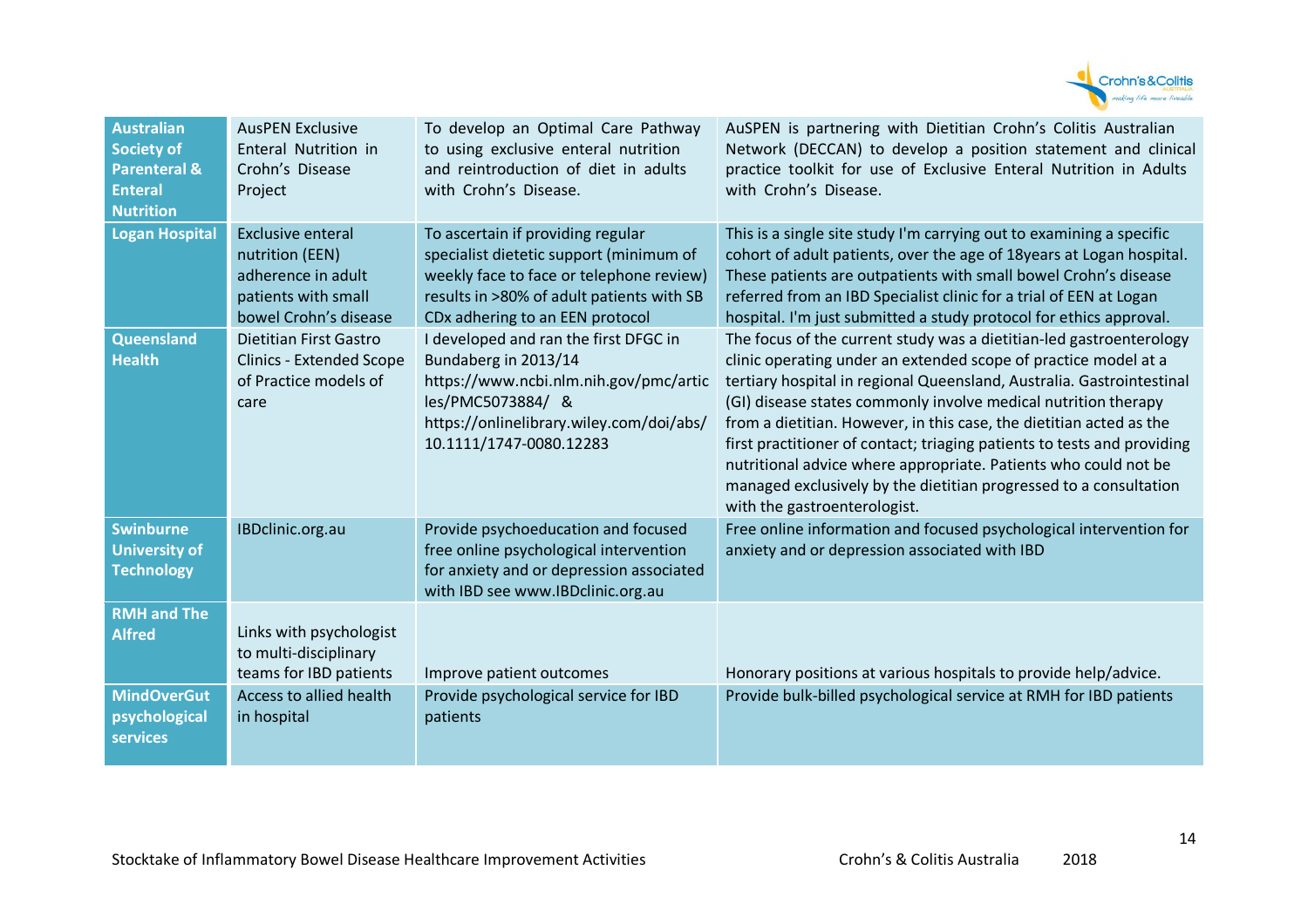

| <b>Lyell Mc Ewin</b><br>Hospital,<br><b>Northern</b><br><b>Adelaide LHN</b>                                      | Setting up a Joint IBD<br>clinic with Consultant<br>colorectal surgeon once<br>a month - colorectal<br>surgeon committing<br>own time to this<br>service.              | Streamlining IBD patients into a<br>specialised IBD/Surgical clinic where<br>clinical management is optimised and<br>decrease issues with overall duplication<br>of appointments. | Decrease in delay to review IBD patients requiring surgical consult,<br>decrease in delay to review IBD patients in surgical clinics and<br>allows joint decisions to be made between gastroenterologist,<br>surgeon and patient.                                                                                                                                                                                                                                                                                                                                                                                                                                                                                                  |
|------------------------------------------------------------------------------------------------------------------|------------------------------------------------------------------------------------------------------------------------------------------------------------------------|-----------------------------------------------------------------------------------------------------------------------------------------------------------------------------------|------------------------------------------------------------------------------------------------------------------------------------------------------------------------------------------------------------------------------------------------------------------------------------------------------------------------------------------------------------------------------------------------------------------------------------------------------------------------------------------------------------------------------------------------------------------------------------------------------------------------------------------------------------------------------------------------------------------------------------|
| <b>Lyell Mc Ewin</b><br>Hospital,<br><b>Northern</b><br><b>Adelaide LHN</b>                                      | <b>IBD Multidisciplinary</b><br>Team (MDT) meeting<br>once a month - set up<br>jointly with colorectal<br>surgery and radiology to<br>discuss complex IBD<br>patients. | Provide an MDT forum to discuss<br>management of complex IBD patients                                                                                                             | Better overall management of complex IBD patients.                                                                                                                                                                                                                                                                                                                                                                                                                                                                                                                                                                                                                                                                                 |
| <b>Royal Adelaide</b><br><b>Hospital</b><br>/Central<br><b>Adelaide Local</b><br><b>Health</b><br><b>Network</b> | Multi-disciplinary teams<br>for IBD patients                                                                                                                           |                                                                                                                                                                                   | We have good IBD nursing support. Dietetics department are<br>supportive but under-resourced and cannot participate as optimal.<br>Colorectal surgeons at RAH provide excellent support and<br>engagement - co-publication in research and meet more than<br>weekly. Radiology also provides excellent support. We have<br>inadequate administrative support (via soft funding only) and the<br>Psychology staff is insecure at present (at risk). We have 2 FTE of<br>clinical trials coordinators who self-fund and also earn enough to<br>cover some administrative time.<br>We hold a fortnightly IBD Multidisciplinary Team (MDT) meeting<br>with nursing, colorectal, radiology, psychological & dietetic<br>representation. |
| <b>Royal Adelaide</b><br><b>Hospital</b><br>/Central<br><b>Adelaide Local</b><br><b>Health</b><br><b>Network</b> | Greater access to allied<br>health in hospital or via<br>MBS funded visits as<br>part of chronic disease<br>care plans                                                 | <b>Comment</b>                                                                                                                                                                    | We have very poor access to dietitians for our IBD outpatients. Each new IBD patient and all people with active<br>disease should have dietetics review, however we were recently asked by the dietitians to stop referring each<br>new patient as they do not have sufficient staff to manage this. They are now also increasingly unable to meet<br>the inpatient IBD assessment demand. We have no access to secure funded mental health support for our IBD<br>patients at present. We have funded (from research money) a 0.5 FTE Psychologist for the last 3 years from<br>research grant funding and now have data showing improvements in mental health outcomes, drug adherence                                           |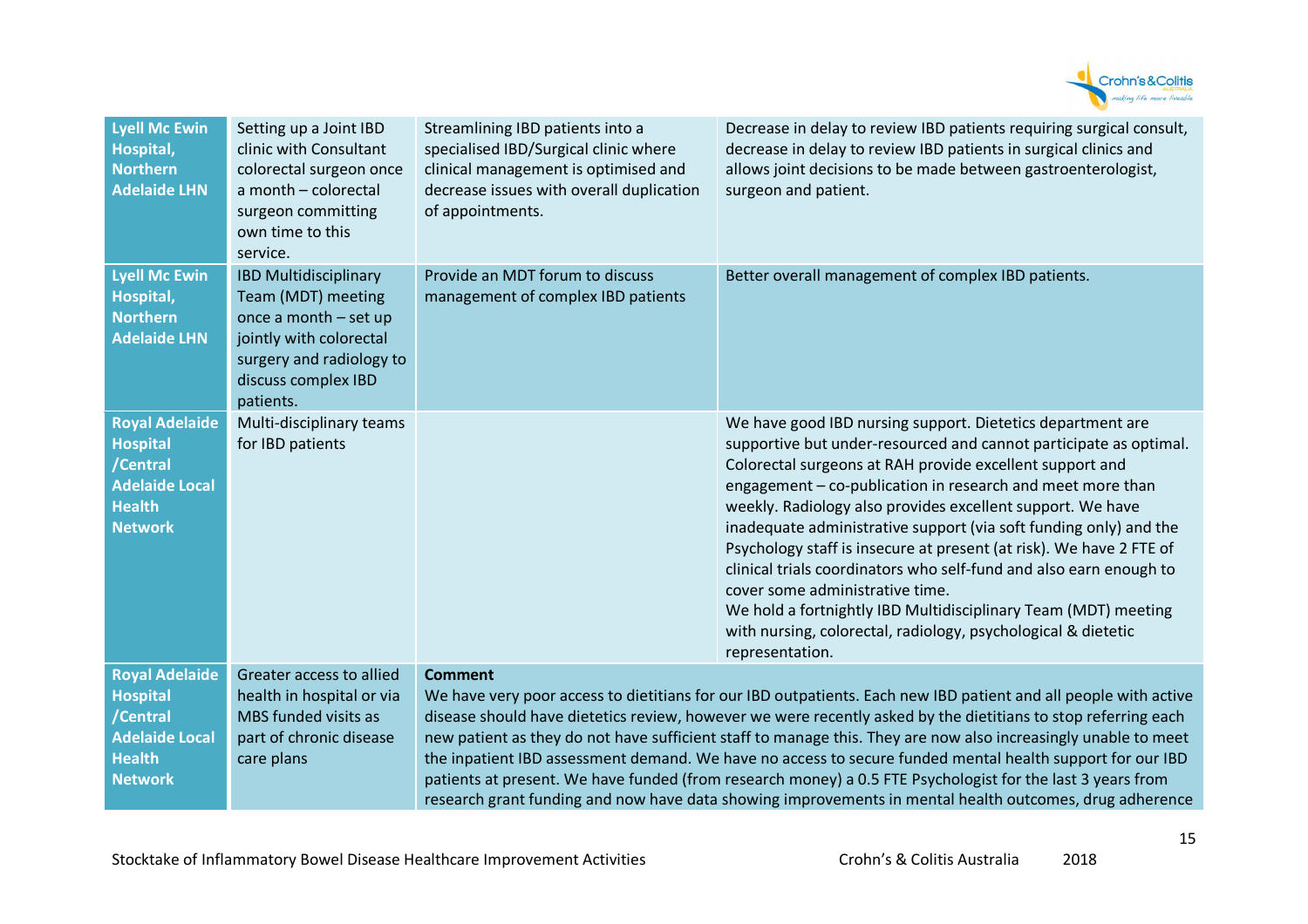

and reduced Emergency Department (ED) visits when people are offered psychological screening and targeted Psychology support when warranted. On this basis we have made an application to gain ongoing funding for this role as the demonstrated savings (ED visits and IBD Nurse calls avoided) exceed the annual salary cost. At present this staff member is being supported by funds I earn after hours via lectures, Advisory Boards etc.

## **5. Funding of therapeutic drug monitoring including faecal calprotectin testing**

Though there is no current MBS funding for IBD therapeutic drug monitoring of faecal calprotectin testing some sites have found mechanisms or are supported to conduct these tests.

Consensus Statements on Therapeutic Drug Monitoring have been published to guide practice in this area. Biologic agent level testing is provided through Liverpool hospital. It was reported that two paediatric hospitals and the SA government are funding therapeutic drug monitoring and faecal calprotectin testing.

As mentioned previously a pharmacist led service to monitor and manage Thiopurine has been established.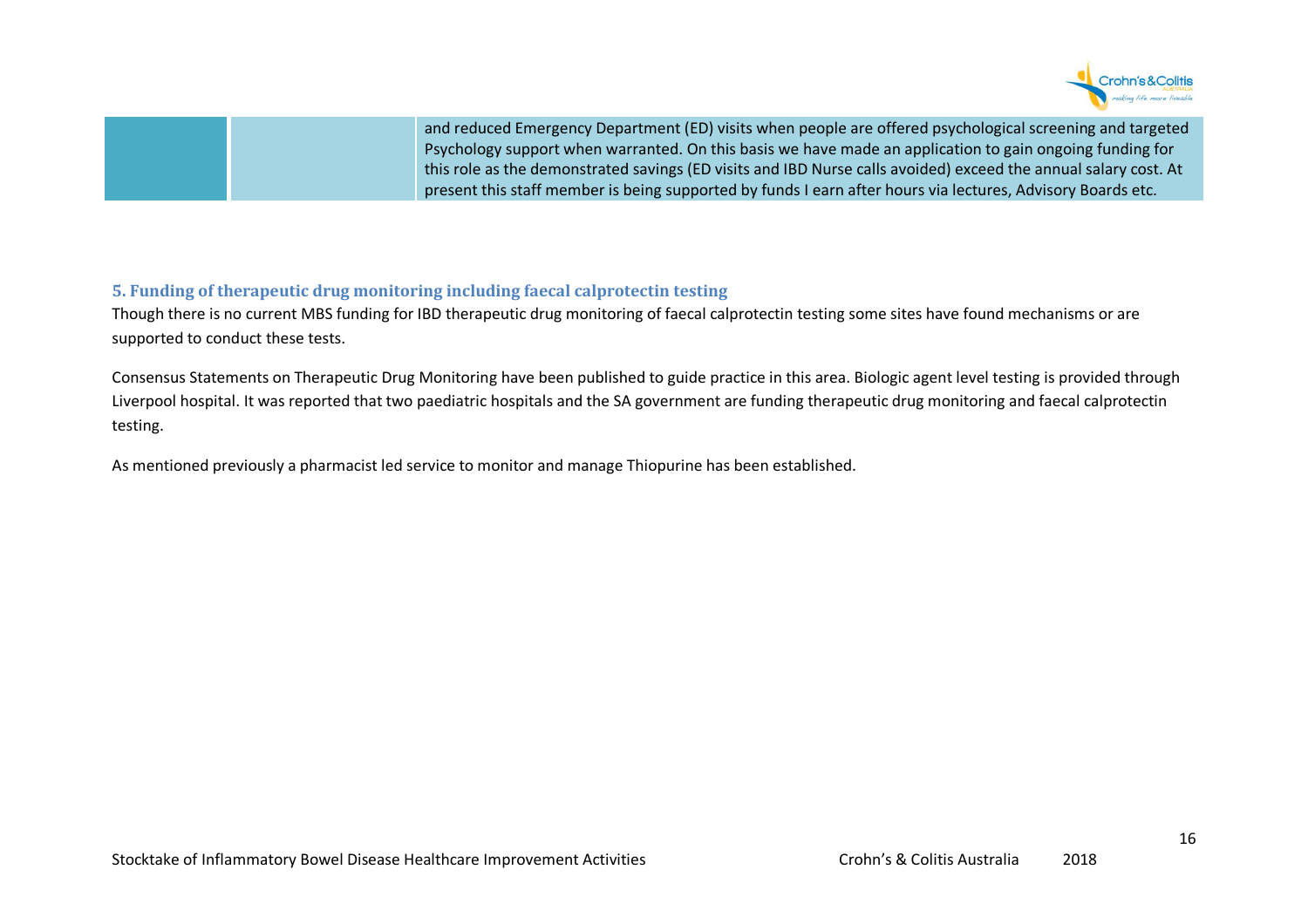

| Name of<br>organisation<br>conducting /<br>reporting | <b>Name of activity</b>                                                                                                    | <b>Aim of activity</b>                                                                                                                                                          | <b>Description of activity and outcomes</b>                                                                                                                                                                                                                                                                                                                                                                                                                                                                                                                                                                                                                                            |
|------------------------------------------------------|----------------------------------------------------------------------------------------------------------------------------|---------------------------------------------------------------------------------------------------------------------------------------------------------------------------------|----------------------------------------------------------------------------------------------------------------------------------------------------------------------------------------------------------------------------------------------------------------------------------------------------------------------------------------------------------------------------------------------------------------------------------------------------------------------------------------------------------------------------------------------------------------------------------------------------------------------------------------------------------------------------------------|
| <b>Concord Hospital</b><br><b>NSW / GESA</b>         | <b>Australian IBD Consensus</b><br><b>Working Group</b>                                                                    | Each one focuses on a field within<br>IBD that is rapidly changing and<br>allows the development of<br>guidelines and auditable data.                                           | This group of Australian and international gastroenterologists and<br>other specialists have completed to date 2 consensus meeting<br>both published in a leading gastroenterology specialty journal<br>Alimentary Pharmacology and Therapeutics. Each one focuses on a<br>field within IBD that is rapidly changing and allows the<br>development of guidelines and auditable data. In 2015 we<br>published the Consensus Statements on Acute Severe Ulcerative<br>Colitis and in 2017 we published Consensus Statements on<br>Therapeutic Drug Monitoring.                                                                                                                           |
| <b>Monash Health</b>                                 | Pharmacist led thiopurine<br>monitoring service                                                                            | To provide monitoring and<br>management of adverse effects<br>after commencing thiopurine<br>therapy and to provide education<br>to improve compliance with IBD<br>medications. | An IBD pharmacist discusses the new treatment with patients then<br>performs at least two reviews of the patient to detect adverse<br>effects on blood monitoring or self-reported effects. These<br>reviews can be conducted by telephone which is more convenient<br>for patients. The pharmacist manages side effects where possible<br>and reviews thiopurine metabolites test results, making<br>adjustments to therapy in collaboration with a gastroenterologist.<br>It is hoped the service will improve patient adherence, provide<br>more consistent detection of adverse effects and reduces<br>gastroenterologist workload, allowing time to provide more<br>complex care. |
| <b>RCH Melbourne</b>                                 | Funded therapeutic drug<br>monitoring of<br>thiopurines, TNF and also<br>calprotectin for test done<br>within the hospital | To continue to lobby funding via<br>GESA and MSAC of these test to<br>be covered when done privately                                                                            | Better access of these test beyond the hospital setting                                                                                                                                                                                                                                                                                                                                                                                                                                                                                                                                                                                                                                |

## **Table 5. Therapeutic drug monitoring and faecal calprotectin testing**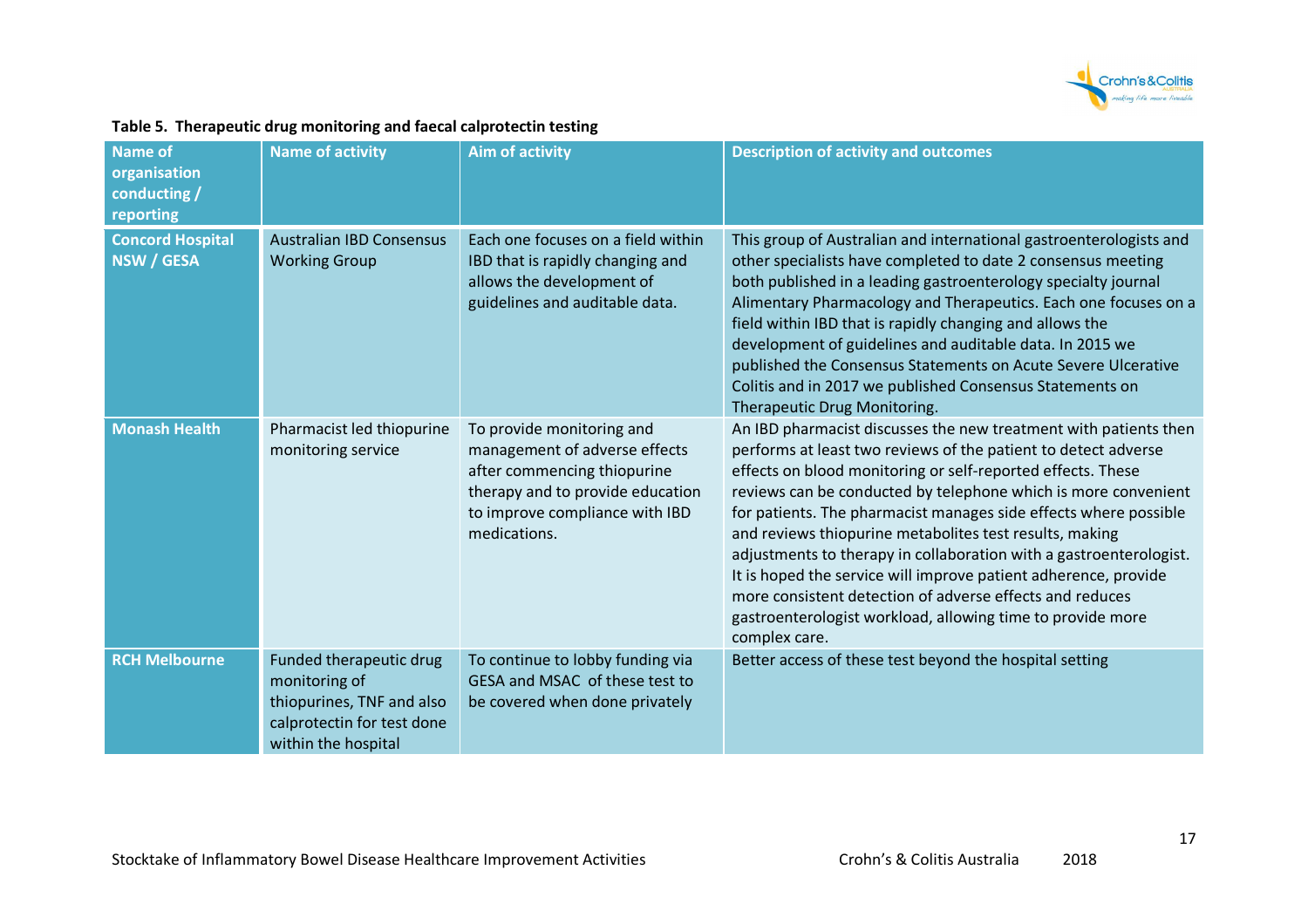

| <b>Liverpool Hospital</b>                                                                            | <b>Bioloigic level testing</b><br>service at Liverpool<br>Hospital                                | To enable clinicians in Australia to<br>use biologic level testing to ensure<br>optimised biologic dosing of IBD<br>patients | The Consensus on Therapeutic Drug monitoring published in APT<br>is on GESA website                                                                                                                                                                                                                                                                                                                                                                                              |
|------------------------------------------------------------------------------------------------------|---------------------------------------------------------------------------------------------------|------------------------------------------------------------------------------------------------------------------------------|----------------------------------------------------------------------------------------------------------------------------------------------------------------------------------------------------------------------------------------------------------------------------------------------------------------------------------------------------------------------------------------------------------------------------------------------------------------------------------|
| <b>Royal Adelaide</b><br><b>Hospital / Central</b><br><b>Adelaide Local</b><br><b>Health Network</b> | Funding of therapeutic<br>drug monitoring,<br>including funding of<br>faecal calprotectin testing |                                                                                                                              | SA Health is covering the cost of faecal calprotectin testing $-$ which<br>enables better non-invasive monitoring of disease activity. Drug<br>levels for: Infliximab are available via pharmaceutical company<br>funding and are performed in New South Wales (NSW) at<br>Liverpool hospital. SA Health covers costs of sample transport.<br>Thiopurines are done via SA Pathology and well used and<br>appreciated<br>Adalimumab – not available unless the patient pays\$100. |
| <b>Women's and</b><br><b>Children's Health</b><br><b>Network (W&amp;CHN)</b><br><b>SA</b>            | Funding of therapeutic<br>drug monitoring,<br>including funding of<br>faecal calprotectin testing |                                                                                                                              | Our gastroenterology department does in house calprotectin<br>testing and commencing Monday 27th August 2018 will be doing<br>in house infliximab testing in order to improve the service to our<br>patients on Infliximab.                                                                                                                                                                                                                                                      |

## **6. Establish clearer GP referral guidelines and protocols**

Protocols and guidelines for the management of aspects of IBD were reported. National consensus statements have been published for acute severe ulcerative colitis and therapeutic drug monitoring. There are State based and regional clinical prioritisation and decision support tools as well as local/regional protocols and formal pathways for care. GESA has recently launched an e- tool to help GPs distinguish between irritable bowel syndrome andIBD.

Queensland Health has a model for extending GP roles with additional skills to develop capacity in specialist areas. The role involves clinical assessment and coordinating ongoing management.

The RACGP provided information on gastroenterology education opportunities for GPs but only one session was focussed specifically on IBD.

There appears to be protocols and guidelines available that could be readily adapted for use. The gap appears to be in the effective dissemination and uptake of the tools, which is a significant challenge for at the specialist to GP interface where the saturation of various condition specific materials is high.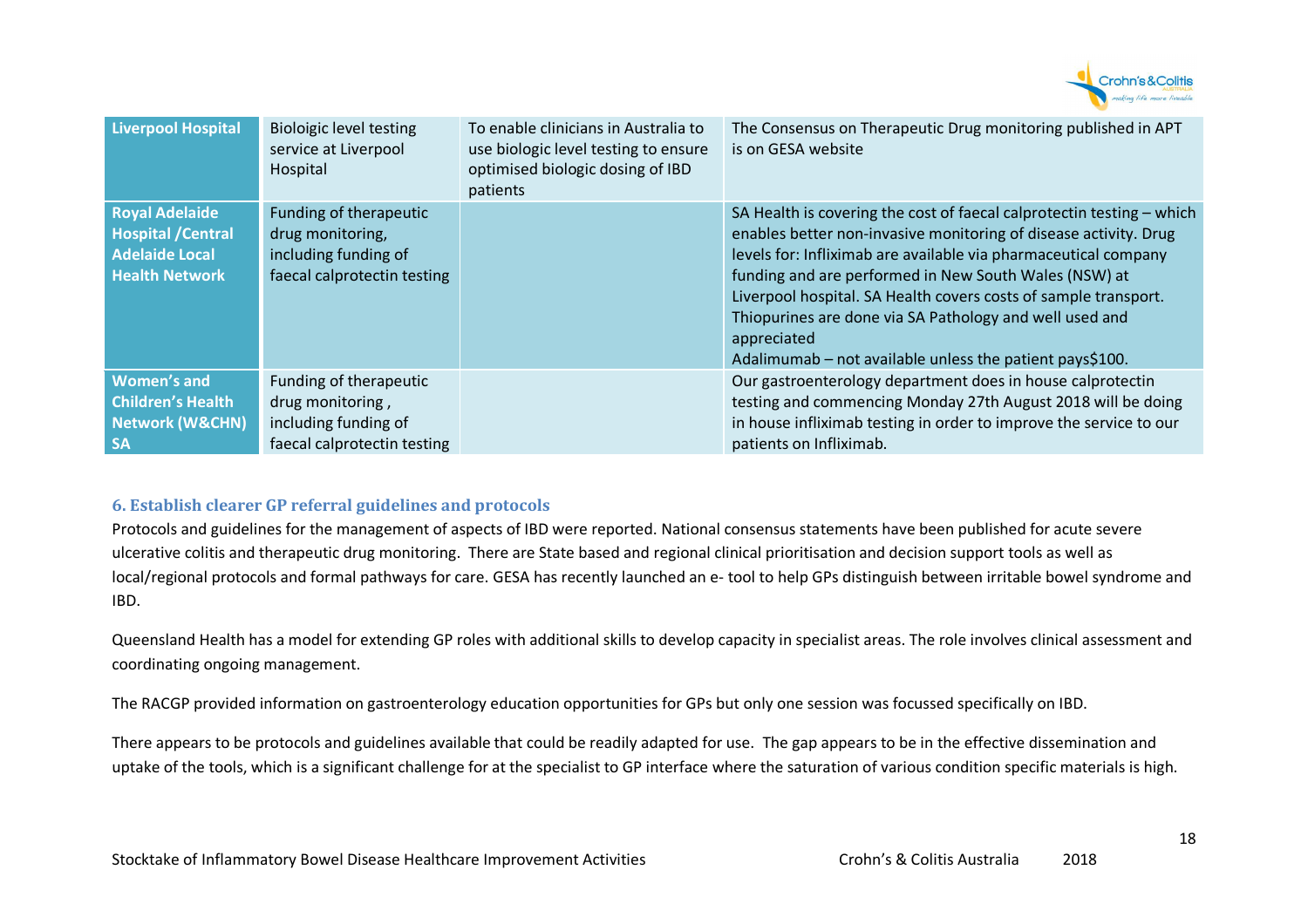

| <b>Name of</b><br>organisation<br>conducting /<br>reporting | <b>Name of activity</b>                                                         | <b>Aim of activity</b>                                                                                                                                                                                                                                                                                                                                                                                                                                                  | <b>Description of activity and outcomes</b>                                                                                                                                                                                                                                                                                                                                                                                                                                                                                                                                                                                                                                                                          |
|-------------------------------------------------------------|---------------------------------------------------------------------------------|-------------------------------------------------------------------------------------------------------------------------------------------------------------------------------------------------------------------------------------------------------------------------------------------------------------------------------------------------------------------------------------------------------------------------------------------------------------------------|----------------------------------------------------------------------------------------------------------------------------------------------------------------------------------------------------------------------------------------------------------------------------------------------------------------------------------------------------------------------------------------------------------------------------------------------------------------------------------------------------------------------------------------------------------------------------------------------------------------------------------------------------------------------------------------------------------------------|
| <b>Concord</b><br><b>Hospital NSW</b>                       | <b>Australian IBD Consensus</b><br><b>Working Group</b>                         | Each one focuses on a field within IBD<br>that is rapidly changing and allows the<br>development of guidelines and<br>auditable data.                                                                                                                                                                                                                                                                                                                                   | This group of Australian and international gastroenterologists and<br>other specialists have completed to date 2 consensus meeting<br>both published in a leading gastroenterology specialty journal<br>Alimentary Pharmacology and Therapeutics. Each one focuses on<br>a field within IBD that is rapidly changing and allows the<br>development of guidelines and auditable data. In 2015 we<br>published the Consensus Statements on Acute Severe Ulcerative<br>Colitis and in 2017 we published Consensus Statements on<br>Therapeutic Drug Monitoring.                                                                                                                                                         |
| Queensland<br><b>Health</b>                                 | <b>Clinical Prioritisation</b><br>Criteria - Gastroenterology<br>(State-wide)   | Clinical Prioritisation Criteria aim to<br>support equitable assessment of<br>patients regardless of where they live in<br>Queensland; specialist outpatient<br>appointments that are delivered in<br>order of clinical urgency; patients are<br>ready for care at their first specialist<br>outpatient appointment; and improved<br>referral and communication processes<br>between referrers and specialist<br>outpatient services.<br>https://cpc.health.qld.gov.au/ | Clinical Prioritisation Criteria (CPC) are clinical decision support<br>tools that will help ensure patients referred for public specialist<br>outpatient services in Queensland are assessed in order of clinical<br>urgency. CPC will be used by both referring practitioners when<br>referring into the Queensland public hospital system and<br>Queensland public specialist outpatient services when<br>determining how quickly the patient should be seen (urgency<br>category). The Inflammatory Bowel Disease component of the<br>Gastroenterology CPC provides guidance on the assessment,<br>referral and categorisation of patients with previously diagnosed<br>or suspected Inflammatory Bowel Disease. |
| Queensland<br><b>Health</b>                                 | <b>General Practitioners with</b><br>a Special Interest (GPwSI) -<br>state-wide | To increase specialty service capacity<br>and patient access to appropriate<br>clinical<br>care.https://clinicalexcellence.qld.gov.a<br>u/improvement-exchange/gpwsi<br>(website describes implementation of                                                                                                                                                                                                                                                            | The Hospital and Health Service employs a GP with additional<br>skills in a specific clinical area (a GPwSI) to work within a clinical<br>specialty. The GPwSI: is selected by the specialist and works on a<br>sessional basis according to agreed templates; self-selects and<br>sees patients from the Category 2 and 3 waiting lists, performing<br>clinical assessment and coordinating ongoing management.                                                                                                                                                                                                                                                                                                     |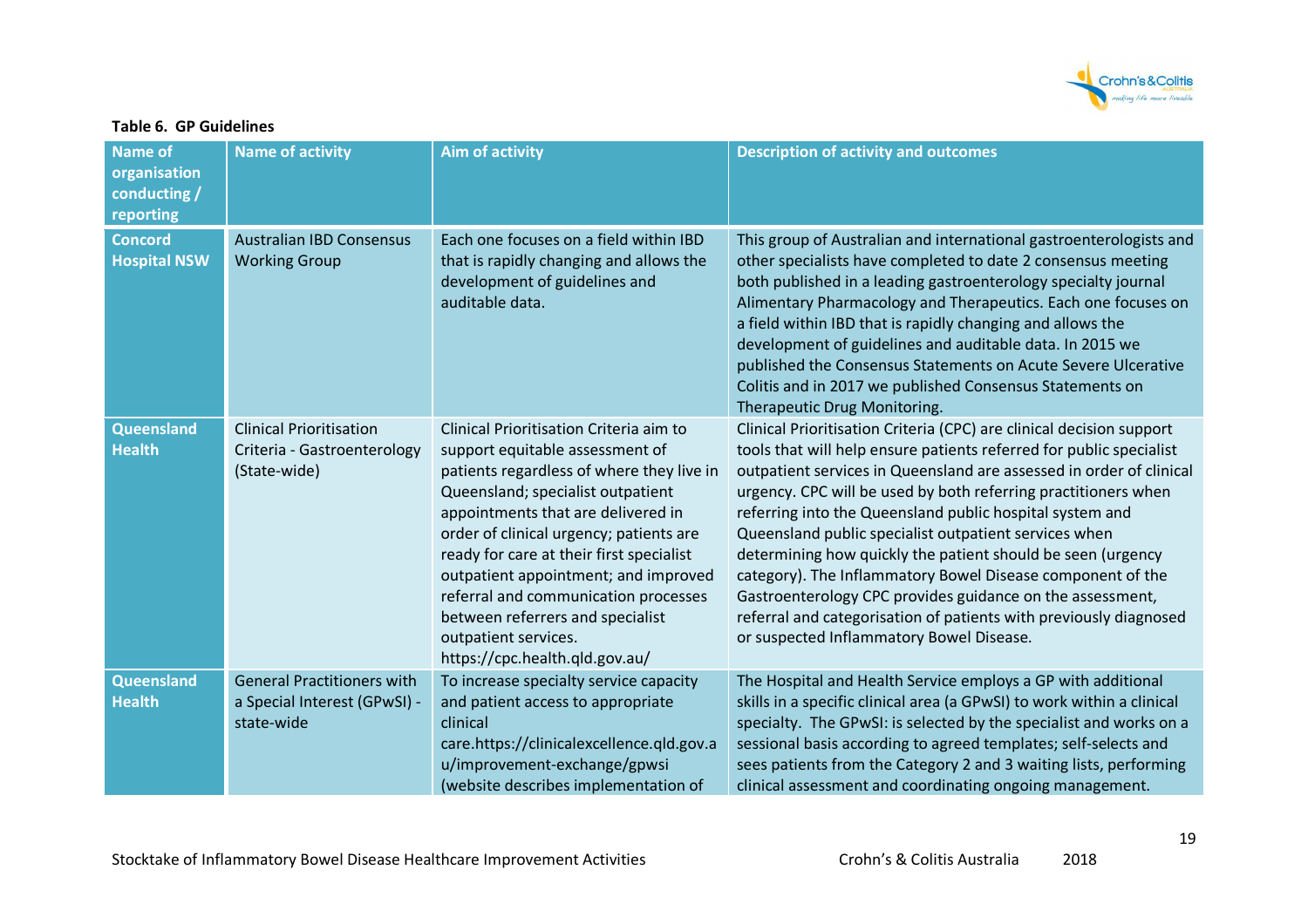

|                             |                                                        | an ENT GPwSI at Gold Coast Hospital<br>and Health Service, however this model<br>has now been rolled out in multiple<br>specialties and locations)                             | Many of these patients would wait much longer to be seen by a<br>specialist due to the large volume of patients on the waiting list;<br>works in close geographical proximity to the specialist and is able<br>to escalate/discuss care as necessary; and largely sees a non-<br>operative cohort releasing specialist time that can be focused<br>toward patients likely to require surgery with higher levels of<br>need/acuity. There are currently four allocated GPwSI positions<br>in Gastroenterology, with a focus on IBD across Queensland.<br>These are located at Cairns, Metro North (The Prince Charles<br>Hospital), Metro South (Princess Alexandra Hospital), and Gold<br>Coast.            |
|-----------------------------|--------------------------------------------------------|--------------------------------------------------------------------------------------------------------------------------------------------------------------------------------|-------------------------------------------------------------------------------------------------------------------------------------------------------------------------------------------------------------------------------------------------------------------------------------------------------------------------------------------------------------------------------------------------------------------------------------------------------------------------------------------------------------------------------------------------------------------------------------------------------------------------------------------------------------------------------------------------------------|
| <b>CCA</b>                  | CCA IBD Quality of Care -<br><b>Patient Experience</b> | Assess quality of care from consumer<br>perspective                                                                                                                            | Various aspects of the GP interaction and coordination will be<br>described (report pending)                                                                                                                                                                                                                                                                                                                                                                                                                                                                                                                                                                                                                |
| Queensland<br><b>Health</b> | Health Pathways (state-<br>wide)                       | Health Pathways is an online manual<br>used by primary care clinicians to help<br>make assessment, management, and<br>specialist request decisions for specific<br>conditions. | Rather than being traditional guidelines, each pathway is an<br>agreement between primary and specialist services on how<br>patients with particular conditions will be managed in the local<br>context. Each health jurisdiction tailors the content of Health<br>Pathways to reflect local arrangements and opinion, and deploys<br>their own instance of Health Pathways to their clinical<br>community. As services across Queensland have implemented<br>Health Pathways, a number have developed pathways specific to<br>the management of Inflammatory Bowel Disease. IBD pathways<br>have so far been developed for: Far North Queensland, Metro<br>South, Sunshine Coast, Wide Bay and Townsville. |
| <b>RACGP</b>                | <b>GP Educational activities</b>                       |                                                                                                                                                                                | Of 17 face-to-face and e-learning gastroenterology related<br>activities nationally one was focused on IBD and One included<br>some content on IBD                                                                                                                                                                                                                                                                                                                                                                                                                                                                                                                                                          |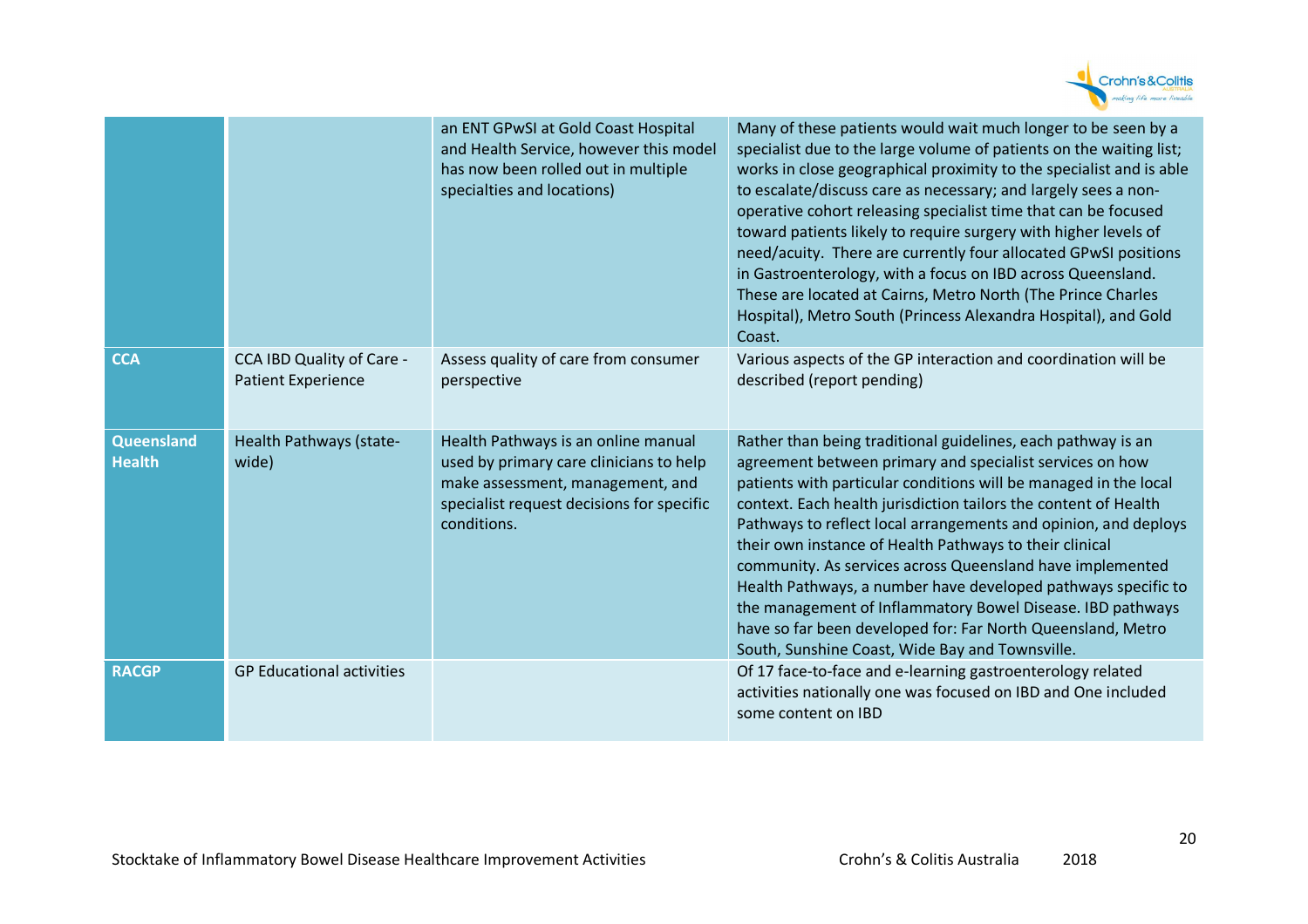

| <b>Lyell Mc Ewin</b><br>Hospital,<br><b>Northern</b><br><b>Adelaide LHN</b>                                         | <b>Publishing local NALHN</b><br>protocols for management<br>of acute severe ulcerative<br>colitis, Infliximab infusion<br>protocols, Vedolizumab<br>infusion protocols,<br>Ustekinumab infusion<br>protocols and patient<br>information leaflets for<br>IBD. | Provide knowledge and education to<br>other health care providers within<br>NALHN. Available in local NALHN<br>intranet Policies Procedures &<br>Guidelines (PPG) | Better overall management of IBD patients                                                                                                                                                                                                                                                                                                                                                                                                                                                                                                                                            |
|---------------------------------------------------------------------------------------------------------------------|---------------------------------------------------------------------------------------------------------------------------------------------------------------------------------------------------------------------------------------------------------------|-------------------------------------------------------------------------------------------------------------------------------------------------------------------|--------------------------------------------------------------------------------------------------------------------------------------------------------------------------------------------------------------------------------------------------------------------------------------------------------------------------------------------------------------------------------------------------------------------------------------------------------------------------------------------------------------------------------------------------------------------------------------|
| <b>Royal</b><br>Adelaide<br><b>Hospital</b><br>/Central<br><b>Adelaide Local</b><br><b>Health</b><br><b>Network</b> | Establish clearer GP<br>referral guidelines and<br>protocols                                                                                                                                                                                                  |                                                                                                                                                                   | Not yet – but I am the chair-person of a Gastroenterological<br>Society of Australia (GESA) sponsored e-tool which will be<br>launched at Australian Gastroenterology Week (AGW) in<br>Brisbane Sept 8-10 which will support General Practitioner's (GPs)<br>in more promptly and accurately distinguish between Irritable<br>Bowel Syndrome (IBS - a symptom-based condition which could<br>be better managed in primary care - no tissue damage) and IBD<br>(where earlier detection and care can prevent avoidable<br>morbidity and complications). The tool is called "IBS4GPs". |

# **7. Improved consumer knowledge**

Activities reported to improve consumer knowledge included

National groups such as AIBDA and CCA provide patient information brochures and online information. Patient information booklets are also produced locally by health networks or topic specific purposes such as pregnancy/fertility, and in one case was reliant on pharmaceutical industry support. There is research underway evaluating consumer decision support tool for ulcerative colitis.

Two sites reported providing IBD patient information evenings on site which is part of a national program of information evenings coordinated by CCA.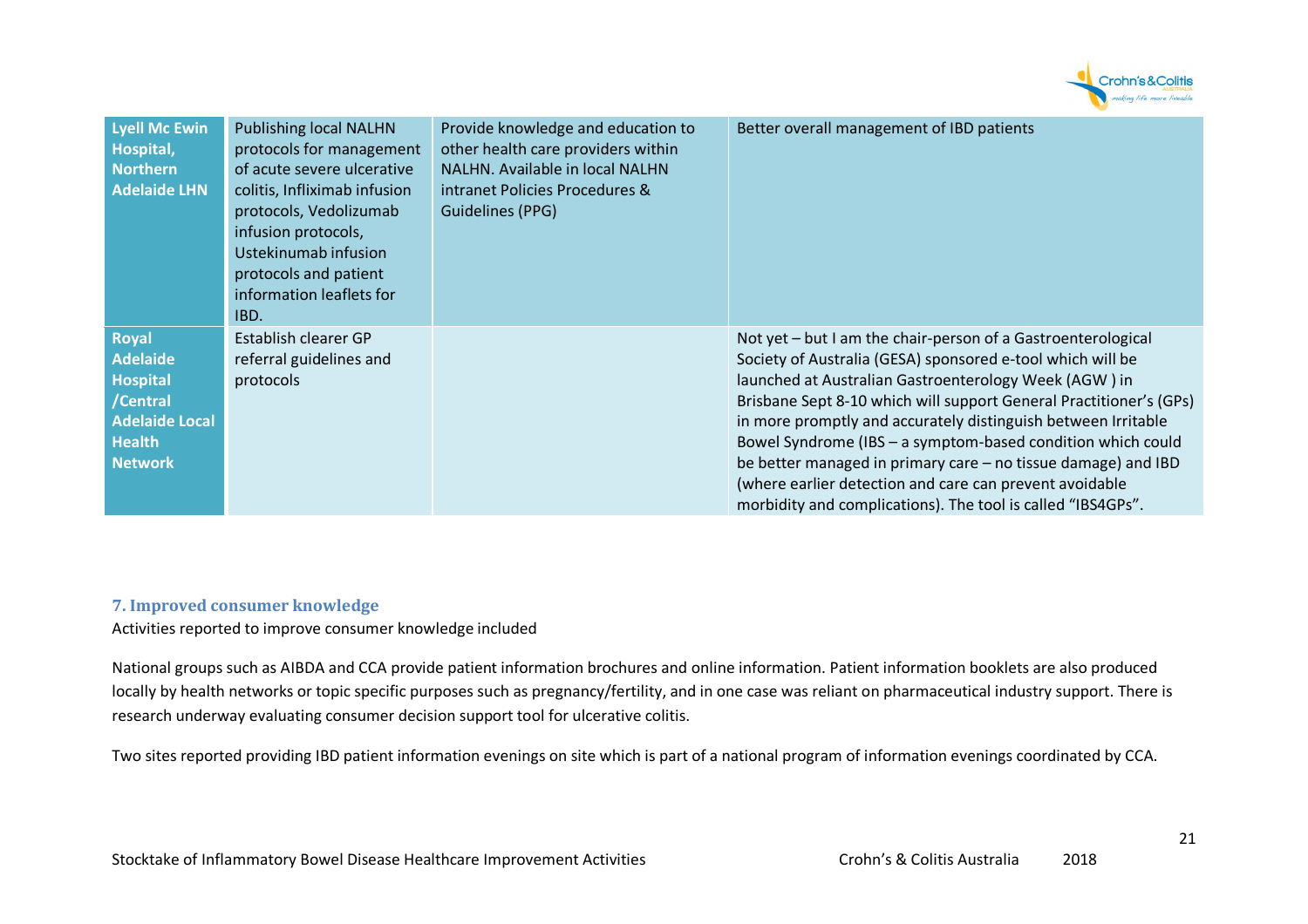

The reliance on limited industry support for funding means that materials are not comprehensive and organised as a complete suite of materials that meet consumer need.

# **Table 7. Consumer knowledge**

| <b>Name of</b><br>organisation<br>conducting /<br>reporting                 | <b>Name of activity</b>                                                                                                                                                                                                                       | <b>Aim of activity</b>                                                                                                                                                      | <b>Description of activity and outcomes</b>                                                                                                                                                                                 |
|-----------------------------------------------------------------------------|-----------------------------------------------------------------------------------------------------------------------------------------------------------------------------------------------------------------------------------------------|-----------------------------------------------------------------------------------------------------------------------------------------------------------------------------|-----------------------------------------------------------------------------------------------------------------------------------------------------------------------------------------------------------------------------|
| Liverpool<br><b>Hospital</b>                                                | myAID: Patient Decision Aid for<br>use in Ulcerative Colitis                                                                                                                                                                                  | Clustered randomised national RCT<br>aimed to demonstrate improved QOL,<br>and UC outcomes through use of a<br>decision aid versus standard care                            | This is a 4 year CRCT and outcomes include QOL,<br>patient empowerment, medication adherence,<br>reduced anxiety, reduced health care costs and<br>improved work productivity and improved UC                               |
| <b>CCA</b>                                                                  | <b>CCHUB</b>                                                                                                                                                                                                                                  | Provide reliable, current consumer<br>information online                                                                                                                    | CCA hosted website with information about the<br>illnesses, living with IBD and current research. The<br>website will be further informed in consume need by<br>the CCA IBD Quality of Care - Patient Experience<br>Survey. |
| <b>AIBDA</b>                                                                | Patient and clinician education<br>brochures on IBD including<br>pregnancy and IBD                                                                                                                                                            |                                                                                                                                                                             | See GESA website. IBD and pregnancy guidelines<br>should be released by AGW                                                                                                                                                 |
| <b>Simon Knowles</b>                                                        | Research                                                                                                                                                                                                                                      | Promote consumer knowledge and<br>improve well-being and disease<br>management outcomes                                                                                     | Promote consumer knowledge and improve well-<br>being and disease management outcomes                                                                                                                                       |
| <b>Lyell Mc Ewin</b><br>Hospital,<br><b>Northern</b><br><b>Adelaide LHN</b> | Publishing local NALHN protocols<br>for management of acute severe<br>ulcerative colitis, Infliximab<br>infusion protocols, Vedolizumab<br>infusion protocols, Ustekinumab<br>infusion protocols and patient<br>information leaflets for IBD. | Provide knowledge and education to<br>other health care providers within<br><b>NALHN.</b><br><b>Found in local NALHN intranet Policies</b><br>Procedures & Guidelines (PPG) | Better overall management of IBD patients                                                                                                                                                                                   |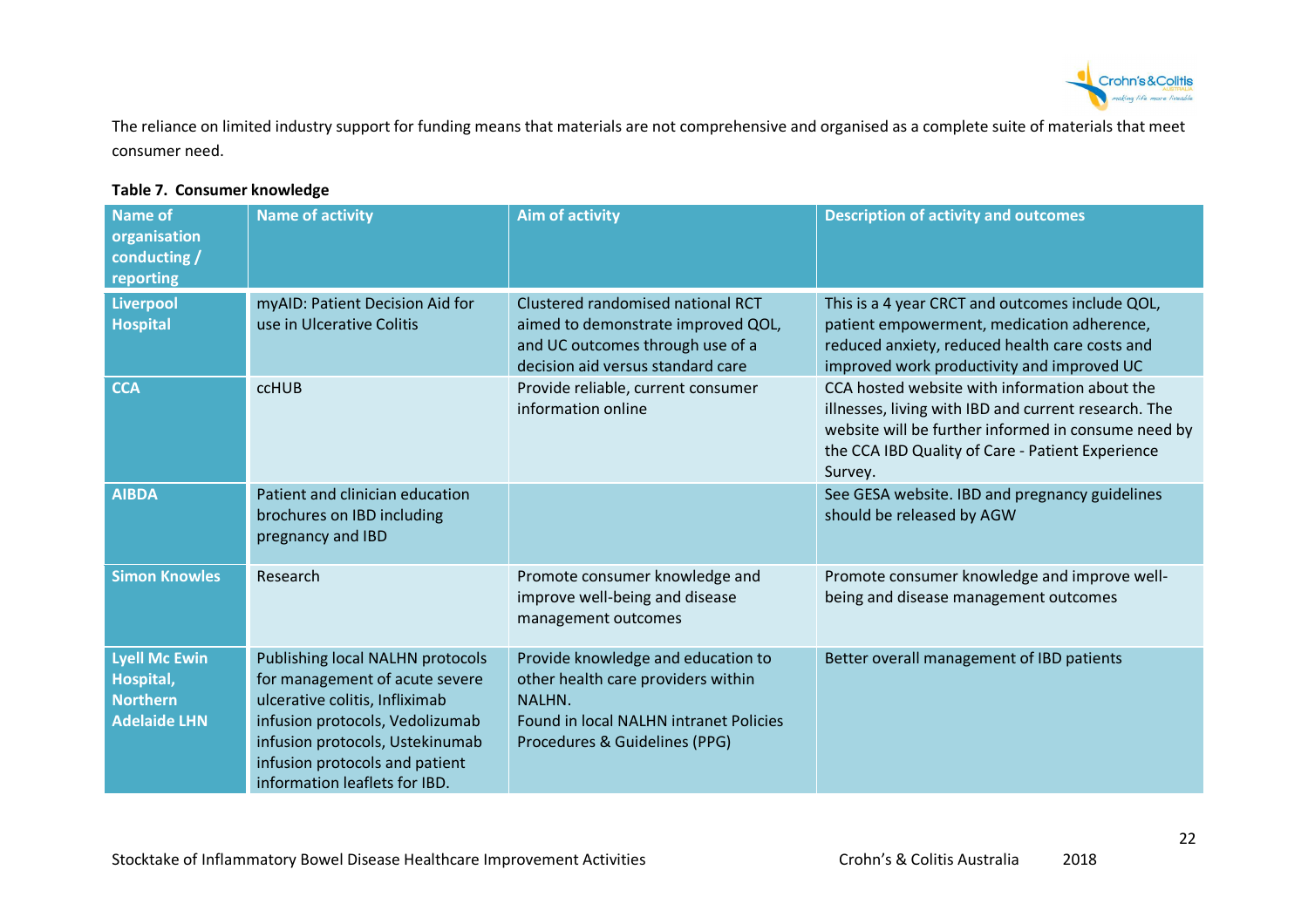

| <b>Royal Adelaide</b><br><b>Hospital / Central</b><br><b>Adelaide Local</b><br><b>Health Network</b> | Improved consumer knowledge |                                                                                                                                                                                                                                                                                             | We provide content for Crohn's and Colitis<br>Australia's (CCA) regular patient information<br>evenings - the RAH usually alternates each year with<br>Flinders Medical Centre (FMC) in being the<br>professional/Medical partner for the event and it is<br>usually held on site at one of the hospitals, with CCA<br>staff flying down to help coordinate.<br>The RAH IBD Service sends out a regular consumer<br>newsletter (2-3 per year). This is via email and by<br>post and has been funded since inception by soft<br>funding earned by Prof Andrews with after hours<br>(AH) consulting. |
|------------------------------------------------------------------------------------------------------|-----------------------------|---------------------------------------------------------------------------------------------------------------------------------------------------------------------------------------------------------------------------------------------------------------------------------------------|----------------------------------------------------------------------------------------------------------------------------------------------------------------------------------------------------------------------------------------------------------------------------------------------------------------------------------------------------------------------------------------------------------------------------------------------------------------------------------------------------------------------------------------------------------------------------------------------------|
| <b>Southern</b><br><b>Adelaide Local</b><br><b>Health Network</b><br>(SALHN)                         | Patient education           | We have developed (along with CALHN)<br>an education booklet for patients with<br>regard to fertility and pregnancy in IBD.<br>This has been printed with the support of<br>the pharmaceutical industry as a single<br>small grant, but will not be possible when<br>this funding runs out. | We are presenting an educational evening session to<br>CCA for SA in September 2018                                                                                                                                                                                                                                                                                                                                                                                                                                                                                                                |

# **8. Support for practice management software (IBD specific auditable clinical management software)**

There is no national database for IBD, but several sites reported maintaining local or regional databases. An IBD specific clinical management software product was described in SA and is being supported by the SA government. This is the same product described by ANZIBD and has potential as a national database and patient management software. Concord Hospital describes a regional long-standing database utilised for multiple research projects.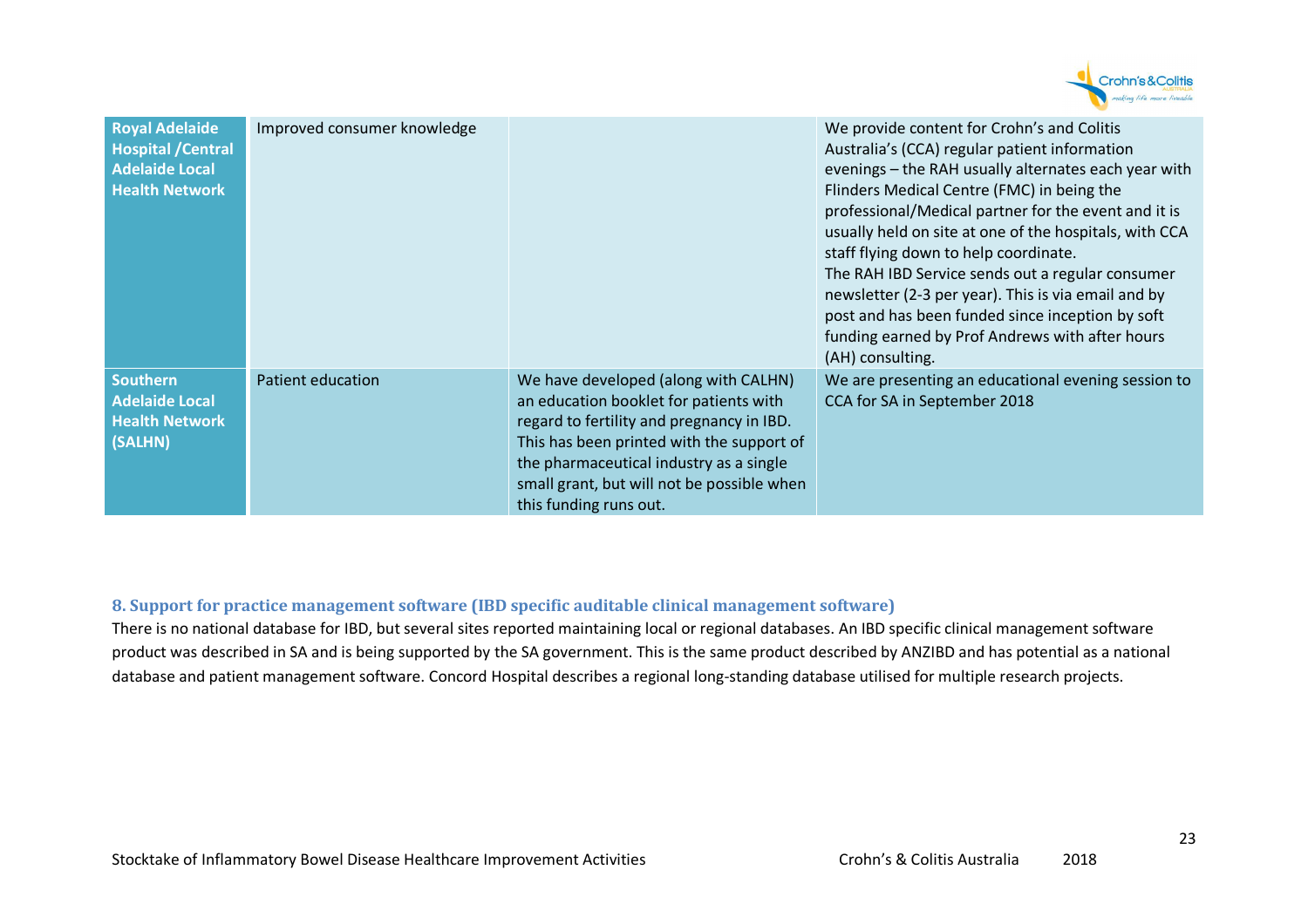

## **Table 8. Practice management software**

| <b>Name of</b><br>organisation<br>conducting /<br>reporting                                          | <b>Name of activity</b>                                                                                          | <b>Aim of activity</b>                                                                                                                         | <b>Description of activity and outcomes</b>                                                                                                                                                                                                                                                                                                                                                                                                                                                                                                                                                                                                                                                                                                                                                                                         |
|------------------------------------------------------------------------------------------------------|------------------------------------------------------------------------------------------------------------------|------------------------------------------------------------------------------------------------------------------------------------------------|-------------------------------------------------------------------------------------------------------------------------------------------------------------------------------------------------------------------------------------------------------------------------------------------------------------------------------------------------------------------------------------------------------------------------------------------------------------------------------------------------------------------------------------------------------------------------------------------------------------------------------------------------------------------------------------------------------------------------------------------------------------------------------------------------------------------------------------|
| <b>Concord Hospital</b><br><b>NSW</b>                                                                | Sydney IBD Cohort<br>(database)                                                                                  | Database for<br>epidemiological studies                                                                                                        | The Sydney IBD Cohort is a database of 2,500 IBD subjects that grew from<br>data collected at the Sydney Local Health District, centred around<br>Concord Hospital, Sydney. Data captured in 1980 were kept and allowed<br>for longitudinal studies that determined 1) the mortality rates of Crohn's<br>disease and ulcerative colitis in men and women; 2) the rates of<br>colorectal cancer in IBD subjects. These geographical population-based<br>studies formed some of the few high-quality epidemiological studies to<br>have come from Australia. The database was expanded to report on<br>patient outcomes. The Sydney IBD Organisation has since been in over 7<br>peer-reviewed publications in major gastroenterology/ IBD journals.<br>Professor Rupert Leong is the current director of Sydney IBD<br>Organisation. |
| <b>ANZIBD</b>                                                                                        | <b>Clinical Management</b><br>Software (CMS): Crohn's<br><b>Colitis Care</b>                                     | CMS plus point of care<br>longitudinal recording<br>of KPIs in IBD care<br>See ANZIBD<br>Consortium or Crohn's<br><b>Colitis Cure Websites</b> | Cloud based clinical management aiming to capture the care of at least<br>20000 IBD patients cared for in Australia through use of the CMS                                                                                                                                                                                                                                                                                                                                                                                                                                                                                                                                                                                                                                                                                          |
| <b>Lyell Mc Ewin</b><br><b>Hospital, Northern</b><br><b>Adelaide LHN</b>                             | Establishing an IBD database<br>- currently 500 active IBD<br>patients on the database<br>with 100 on biologics. | <b>Identification of IBD</b><br>cohort at Lyell McEwin<br>hospital                                                                             | Better overall management of IBD patients with all information within a<br>single database.                                                                                                                                                                                                                                                                                                                                                                                                                                                                                                                                                                                                                                                                                                                                         |
| <b>Royal Adelaide</b><br><b>Hospital / Central</b><br><b>Adelaide Local</b><br><b>Health Network</b> | Support for practice<br>management software                                                                      |                                                                                                                                                | There is now IBD-specific clinical management software and SA Health is<br>the FIRST jurisdiction to engage in a contract for its use. This software is<br>being used at the RAH for the last 2-3 months and is obviating the need<br>for accessing paper-based notes, is saving typing (as staff can prepare and<br>print a letter during an encounter) and collects data in a consistent                                                                                                                                                                                                                                                                                                                                                                                                                                          |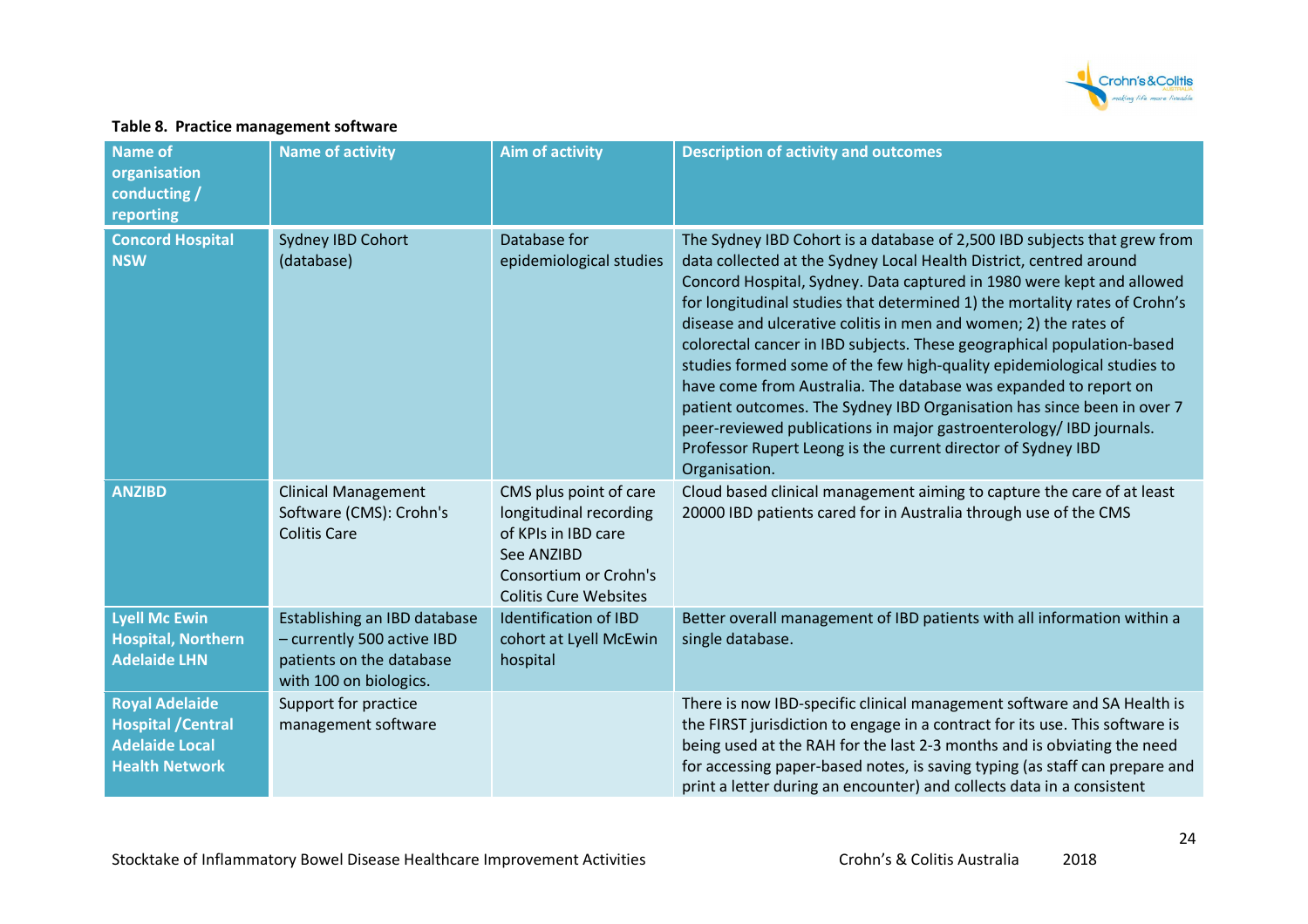

|                                                                           |                                                                             | fashion so that better outcome assessment nationally can be assessed. SA<br>Health should be congratulated for being an early adopter. The 5 year<br>contract is funded by 2 years free time (as I and others within South<br>Australia (SA) were development partners) and 3 years underwritten by<br>The Hospital Research Foundation).                                                                                                                                                                                                                                                                                                                                                                                                                                                                                                                                                                                                             |
|---------------------------------------------------------------------------|-----------------------------------------------------------------------------|-------------------------------------------------------------------------------------------------------------------------------------------------------------------------------------------------------------------------------------------------------------------------------------------------------------------------------------------------------------------------------------------------------------------------------------------------------------------------------------------------------------------------------------------------------------------------------------------------------------------------------------------------------------------------------------------------------------------------------------------------------------------------------------------------------------------------------------------------------------------------------------------------------------------------------------------------------|
| <b>Southern Adelaide</b><br><b>Local Health</b><br><b>Network (SALHN)</b> | Administrative resources and<br>support for clinical<br>management software | Up until 2 years ago our IBD service had access to 0.5FTE admin assistant<br>using "soft money". This funding was lost and as a result our data base<br>has not been updated since this service ceased. This makes it difficult to<br>provide an overview of the patients under SALHN IBD care.<br>Additionally, the new clinical management software developed by the<br>CCC with the aim of improving patient care will not be possible to use at<br>SALHN without administrative support to assist in data migration. This<br>software, with its inherent transparency and standardisation of clinical<br>management, is likely to improve patient care, and would be beneficial to<br>introduce.<br>Administration support would also assist in sending patients SMS<br>reminders to attend clinic, resulting in fewer missed appointments, and<br>thus better care (we note an increase in missed appts since the loss of our<br>admin officer). |

# **9. Increased investing in clinical trials and audit of paediatrics**

Activities to improve the transition of young people to adult care were reported at Concord Hospital and Monash Health and planning for more formalised transition support in SA. There are also plans to audit biologic therapy and evaluate patient needs in SA.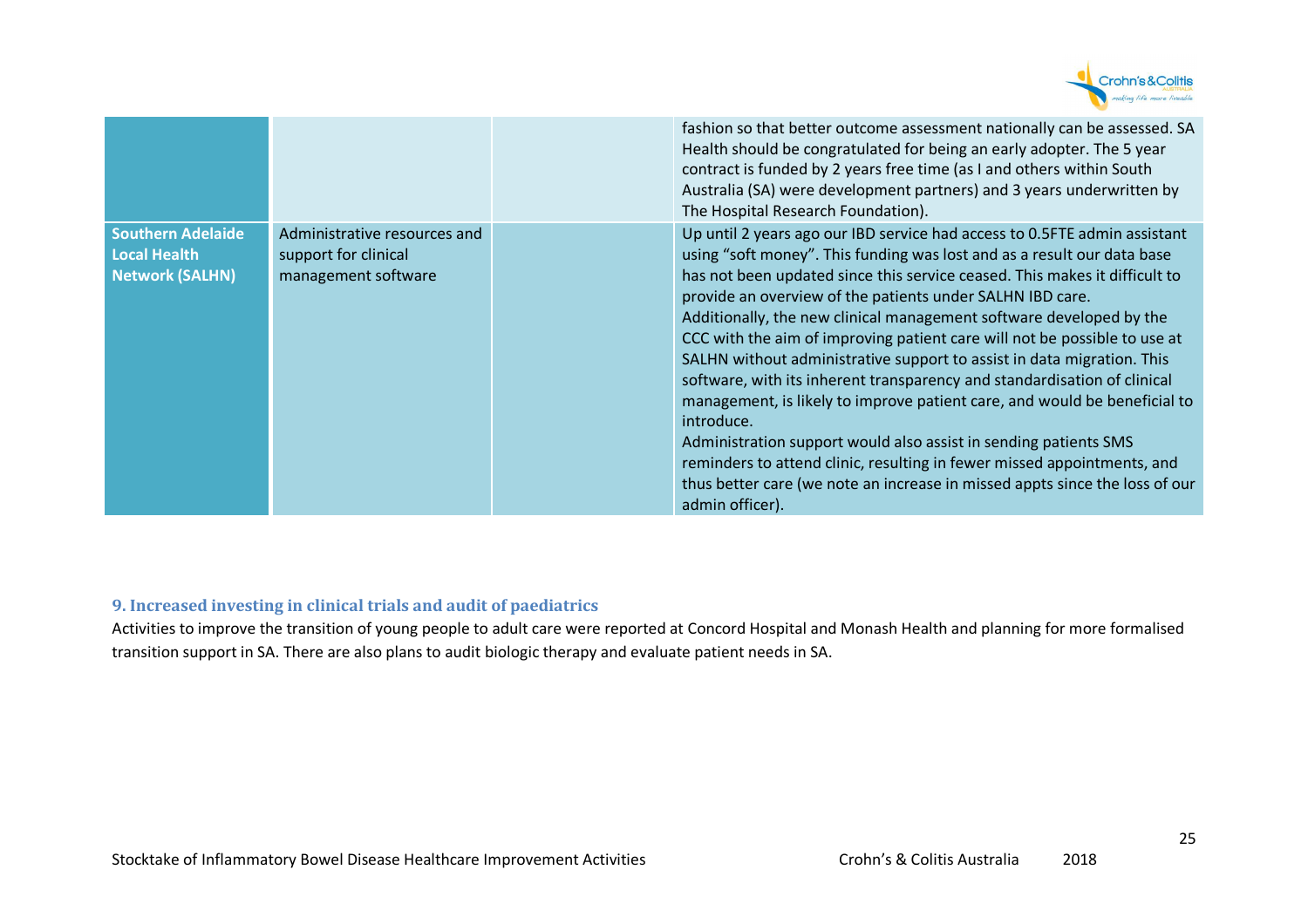

#### **Table 9. Paediatric research and audit**

| <b>Name of organisation</b><br>conducting /<br>reporting                        | <b>Name of activity</b>                                             | <b>Aim of activity</b>                                                                                                                                                                                                                                                                                                                      | <b>Description of activity and outcomes</b>                                                                                                                                                                                             |
|---------------------------------------------------------------------------------|---------------------------------------------------------------------|---------------------------------------------------------------------------------------------------------------------------------------------------------------------------------------------------------------------------------------------------------------------------------------------------------------------------------------------|-----------------------------------------------------------------------------------------------------------------------------------------------------------------------------------------------------------------------------------------|
| <b>Concord Hospital</b><br><b>NSW</b>                                           | <b>IBD Clinic, IBD</b><br><b>Transition Service</b>                 | Multidisciplinary and transitional<br>care                                                                                                                                                                                                                                                                                                  | Our current IBD Clinic provides multidisciplinary care<br>incorporating IBD dietitian and a psychologist. We receive public<br>and private patients transitioning from Westmead Childrens<br>Hospital.                                  |
| <b>Monash Children's</b><br><b>Hospital</b>                                     | Establishment of young<br>adult IBD clinic                          | Improve outcomes for young<br>people including during transition                                                                                                                                                                                                                                                                            | Establishment of clinic with joint paediatric and adult IBD<br>specialists. Survey of patients and prospective audit of Accident &<br>Emergency attendance/admissions.                                                                  |
| <b>RCH Melbourne</b>                                                            |                                                                     | Providing and outreach service to<br>manage Paediatric IBD patients in<br>Hobart/Tasmania                                                                                                                                                                                                                                                   | Start-up of Paediatric IBD clinic once every 3 months in Hobart<br>1st clinic to start on 10th of August in Hobart as an RCH outreach<br>IBD clinic and concurrently to educate the local Paediatricians<br>regarding management of IBD |
| <b>Women's and</b><br><b>Children's Health</b><br><b>Network (W&amp;CHN) SA</b> | Improved consumer<br>knowledge                                      | Comment<br>We are attempting to improve our transition process for young people with IBD and this includes<br>developmentally appropriate education for young people to empower them to manage the disease. A<br>more formalised transition process is evolving.                                                                            |                                                                                                                                                                                                                                         |
| <b>Women's and</b><br><b>Children's Health</b><br><b>Network (W&amp;CHN) SA</b> | Increased investing,<br>clinical trials and audit<br>of paediatrics | <b>Comment</b><br>We are planning to audit our use of biologics. Part of the project exploring the idea of a nurse led clinic<br>is through developing a questionnaire for young people to assess their needs. Richard Couper has<br>commenced discussion with RAH around young people being involved in some of the adult clinical trials. |                                                                                                                                                                                                                                         |

## **10. Explore the effectiveness of medical home funds bundling**

No activities relating to funds bundling were reported though some comment of support for the concept were made.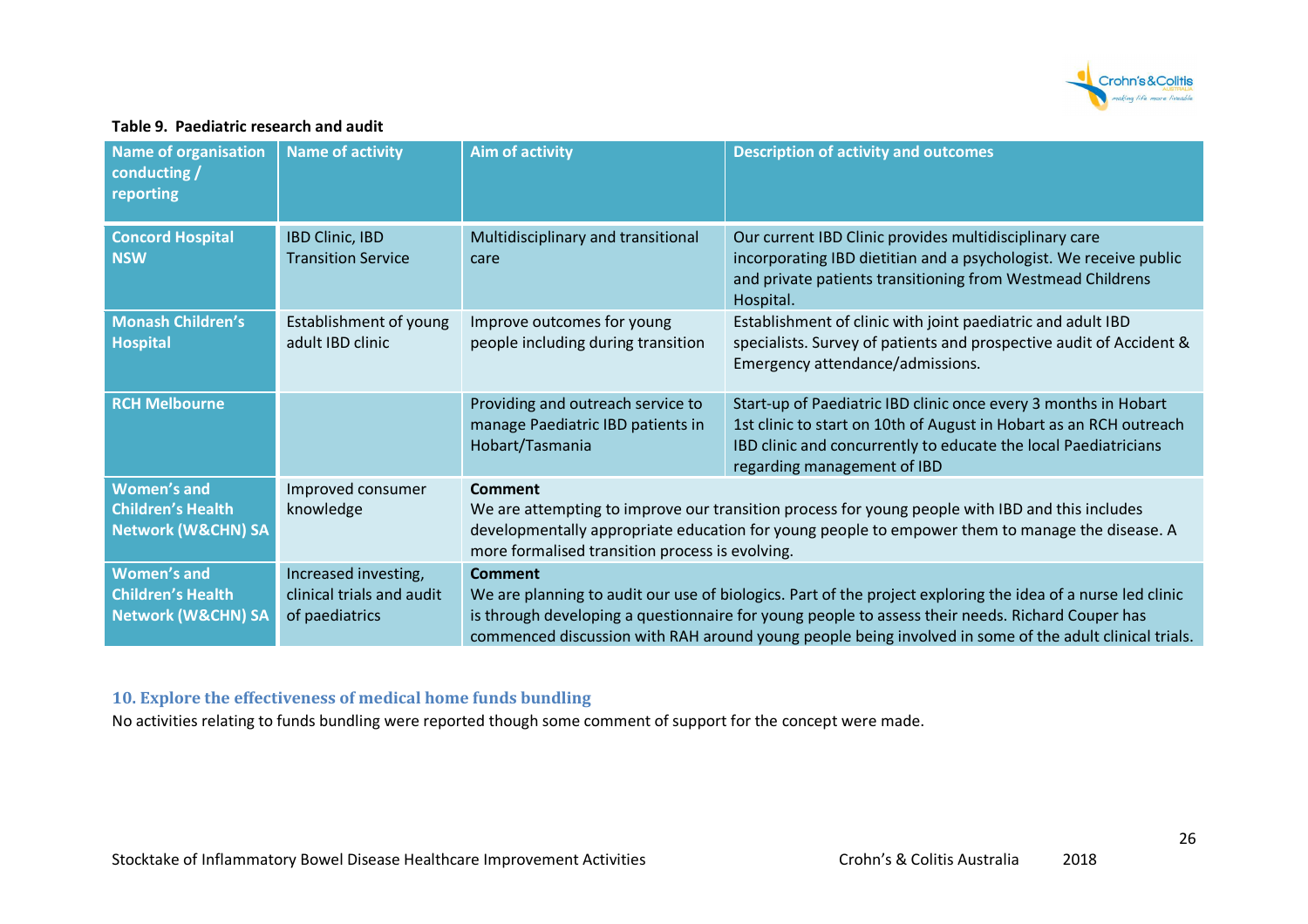

# **11. Other activities reported (not specific to priority areas)**

Other activities reported that do not relate specifically to the ten priority areas, or only partially relate to them are listed in **Table 11**.

The most common theme is activities that support gastroenterologist clinical standards such as: The Australian Consensus Working Group, IBD school for advanced trainees, paediatrician gastroenterology training in IBD and surgeon education.

Two activities focussed on regional outreach of specialist services are described at Bendigo and Hobart (paediatrics). There are also activities focussed on outpatients demand management through GP support and prioritisation protocols.

The myAID interventional study previously mentioned for proposed consumer information benefits appears to have aims for improvement of quality of life and reduced healthcare costs.

| Name of<br>organisation<br>conducting /<br>reporting | <b>Name of activity</b>                                                                      | <b>Aim of activity</b>                                                                                                                | <b>Description of activity and outcomes</b>                                                                                                                                                                                                                                                                                                                                                                                                                                                                                                                  |
|------------------------------------------------------|----------------------------------------------------------------------------------------------|---------------------------------------------------------------------------------------------------------------------------------------|--------------------------------------------------------------------------------------------------------------------------------------------------------------------------------------------------------------------------------------------------------------------------------------------------------------------------------------------------------------------------------------------------------------------------------------------------------------------------------------------------------------------------------------------------------------|
| <b>Concord</b><br><b>Hospital NSW</b>                | <b>Australian IBD Consensus</b><br><b>Working Group</b>                                      | Each one focuses on a field within IBD<br>that is rapidly changing and allows the<br>development of guidelines and<br>auditable data. | This group of Australian and international gastroenterologists and<br>other specialists have completed to date 2 consensus meeting<br>both published in a leading gastroenterology specialty journal<br>Alimentary Pharmacology and Therapeutics. Each one focuses on<br>a field within IBD that is rapidly changing and allows the<br>development of guidelines and auditable data. In 2015 we<br>published the Consensus Statements on Acute Severe Ulcerative<br>Colitis and in 2017 we published Consensus Statements on<br>Therapeutic Drug Monitoring. |
| <b>RCH</b><br><b>Melbourne</b>                       | Providing and outreach<br>service to manage<br>Paediatric IBD patients in<br>Hobart/Tasmania | Start-up of Paediatric IBD clinic once<br>every 3 months in Hobart                                                                    | 1st clinic to start on 10th of August in Hobart as an RCH outreach<br>IBD clinic and concurrently to educate the local Paediatricians<br>regarding management of IBD                                                                                                                                                                                                                                                                                                                                                                                         |

#### **Table 11. Other activities**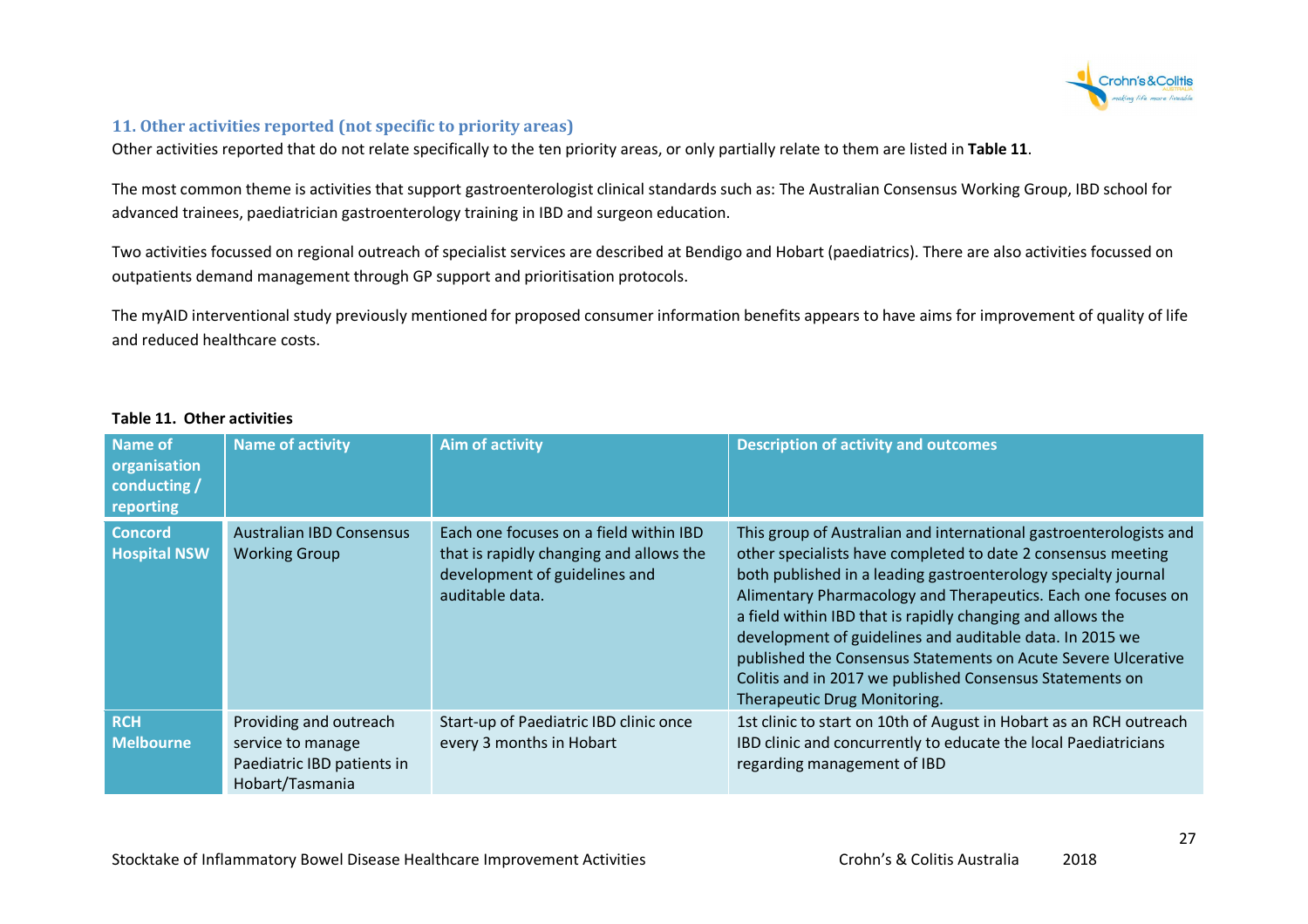

| Queensland<br><b>Health</b>           | <b>Clinical Prioritisation</b><br>Criteria - Gastroenterology<br>(State-wide) | Clinical Prioritisation Criteria aim to<br>support equitable assessment of<br>patients regardless of where they live in<br>Queensland; specialist outpatient<br>appointments that are delivered in<br>order of clinical urgency; patients are<br>ready for care at their first specialist<br>outpatient appointment; and improved<br>referral and communication processes<br>between referrers and specialist<br>outpatient services.<br>Seehttps://cpc.health.qld.gov.au/ | Clinical Prioritisation Criteria (CPC) are clinical decision support<br>tools that will help ensure patients referred for public specialist<br>outpatient services in Queensland are assessed in order of clinical<br>urgency. CPC will be used by both referring practitioners when<br>referring into the Queensland public hospital system and<br>Queensland public specialist outpatient services when<br>determining how quickly the patient should be seen (urgency<br>category). The Inflammatory Bowel Disease component of the<br>Gastroenterology CPC provides guidance on the assessment,<br>referral and categorisation of patients with previously diagnosed<br>or suspected Inflammatory Bowel Disease.                                                                                                                   |
|---------------------------------------|-------------------------------------------------------------------------------|----------------------------------------------------------------------------------------------------------------------------------------------------------------------------------------------------------------------------------------------------------------------------------------------------------------------------------------------------------------------------------------------------------------------------------------------------------------------------|----------------------------------------------------------------------------------------------------------------------------------------------------------------------------------------------------------------------------------------------------------------------------------------------------------------------------------------------------------------------------------------------------------------------------------------------------------------------------------------------------------------------------------------------------------------------------------------------------------------------------------------------------------------------------------------------------------------------------------------------------------------------------------------------------------------------------------------|
| <b>Concord</b><br><b>Hospital NSW</b> | IBD Endoscopy -<br>Colonoscopy surveillance                                   | Centre of excellence in colonoscopic<br>advanced imaging                                                                                                                                                                                                                                                                                                                                                                                                                   | Professor Rupert Leong is the Clinical Lead of the Cancer Council<br>Colonoscopy Surveillance update of 2018. He led a group of<br>clinicians and pathologist to revise the statements, evidence level<br>and recommendation grades for surveillance colonoscopy in IBD<br>subjects in order to provide improved outcomes of patients and<br>maximisation of dysplasia sensitivity. Adopting novel technologies<br>such as chromoendoscopy, confocal laser endomicroscopy and<br>Full Spectrum Endoscopy, Concord Hospital is a world-leading<br>centre of excellence in colonoscopic advanced imaging. We<br>receive fellows from around to world to enhance their<br>colonoscopic skills. We perform stricture dilatation and inserted<br>the Australian-first endoscopic biodegradable stent for a patient<br>with Crohn's disease. |
| <b>Susan Connor</b>                   | myAID: Patient Decision<br>Aid for use in Ulcerative<br>Colitis               | Clustered randomised national RCT<br>aimed to demonstrate improved QOL,<br>and UC outcomes through use of a<br>decision aid versus standard care                                                                                                                                                                                                                                                                                                                           | This is a 4 year CRCT and outcomes include QOL, patient<br>empowerment, medication adherence, reduced anxiety, reduced<br>health care costs and improved work productivity and improved<br><b>UC</b>                                                                                                                                                                                                                                                                                                                                                                                                                                                                                                                                                                                                                                   |
| <b>Concord</b><br><b>Hospital NSW</b> | <b>IBD School</b>                                                             | The goal is to improve the standards of<br>IBD care by addressing gaps in<br>advanced training                                                                                                                                                                                                                                                                                                                                                                             | In 2016, focus group research identified gaps in the teaching of<br>IBD to gastroenterology trainees. Some gastroenterology<br>advanced trainees had completed 3 years of advanced training in<br>gastroenterology without having seen a single IBD outpatient.                                                                                                                                                                                                                                                                                                                                                                                                                                                                                                                                                                        |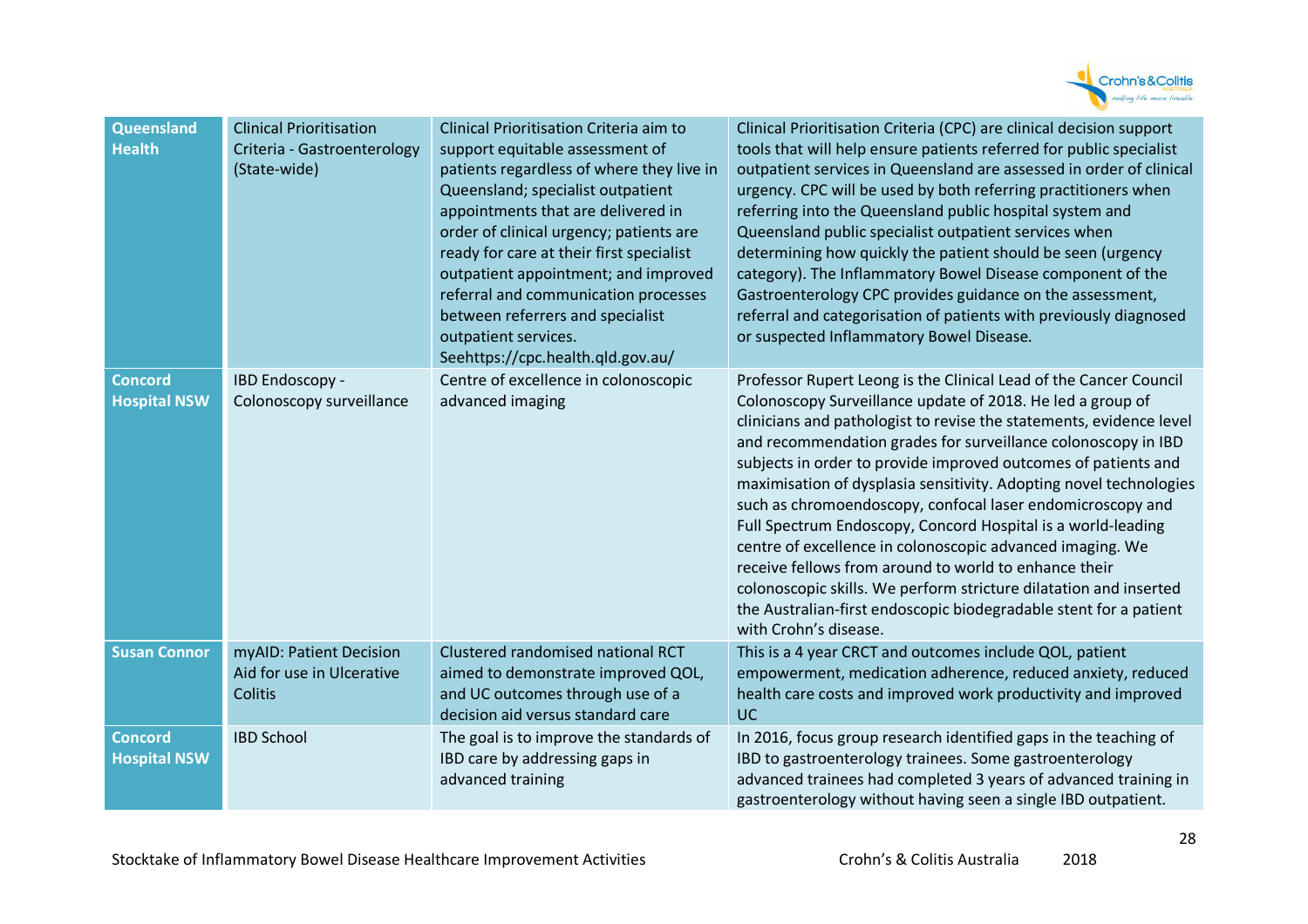

|                                                                             |                                                                                                                   |                                                                                                                                                                                                                                                                                                                                                                           | They were familiar with inpatient management but had no<br>experience with ambulatory care of IBD patients. As such their<br>deficiency in knowledge translated to suboptimal care of patients.<br>IBD School is a workshop of 1.5 days' duration held in October<br>yearly in Sydney. A steering committee designed a two year<br>course and invites gastroenterology trainees from Australia and<br>New Zealand to attend. The focus is on subjects that<br>gastroenterology trainees might have missed during their<br>training. The goal is to improve the standards of IBD care. Half-<br>day is dedicated towards professional development. Yearly<br>feedback to date has been outstanding. Professor Rupert Leong is<br>the director of the IBD School.                                                                                                                                                                                                                                                                                                                                                         |
|-----------------------------------------------------------------------------|-------------------------------------------------------------------------------------------------------------------|---------------------------------------------------------------------------------------------------------------------------------------------------------------------------------------------------------------------------------------------------------------------------------------------------------------------------------------------------------------------------|-------------------------------------------------------------------------------------------------------------------------------------------------------------------------------------------------------------------------------------------------------------------------------------------------------------------------------------------------------------------------------------------------------------------------------------------------------------------------------------------------------------------------------------------------------------------------------------------------------------------------------------------------------------------------------------------------------------------------------------------------------------------------------------------------------------------------------------------------------------------------------------------------------------------------------------------------------------------------------------------------------------------------------------------------------------------------------------------------------------------------|
| Queensland<br><b>Health</b>                                                 | <b>General Practitioners with</b><br>a Special Interest (GPwSI) -<br>state-wide                                   | To increase specialty service capacity<br>and patient access to appropriate<br>clinical care<br>https://clinicalexcellence.qld.gov.au/im<br>provement-exchange/gpwsi (website<br>describes implementation of an ENT<br><b>GPwSI at Gold Coast Hospital and</b><br>Health Service, however this model has<br>now been rolled out in multiple<br>specialties and locations) | The Hospital and Health Service employs a GP with additional<br>skills in a specific clinical area (a GPwSI) to work within a clinical<br>specialty. The GPwSI: is selected by the specialist and works on a<br>sessional basis according to agreed templates; self-selects and<br>sees patients from the Category 2 and 3 waiting lists, performing<br>clinical assessment and coordinating ongoing management.<br>Many of these patients would wait much longer to be seen by a<br>specialist due to the large volume of patients on the waiting list;<br>works in close geographical proximity to the specialist and is able<br>to escalate/discuss care as necessary; and largely sees a non-<br>operative cohort releasing specialist time that can be focused<br>toward patients likely to require surgery of with higher levels of<br>need/acuity. There are currently four allocated GPwSI positions<br>in Gastroenterology, with a focus on IBD across Queensland.<br>These are located at Cairns, Metro North (The Prince Charles<br>Hospital), Metro South (Princess Alexandra Hospital), and Gold<br>Coast. |
| <b>Lyell Mc Ewin</b><br>Hospital,<br><b>Northern</b><br><b>Adelaide LHN</b> | Setting up a dedicated IBD<br>clinic once a week - run by<br>one gastroenterologist (for<br>the last 4 years) and | Streamlining IBD patients into a<br>specialised clinic where clinical<br>management is optimised and decrease<br>issues with overall gastroenterology                                                                                                                                                                                                                     | Decrease in delay to review NEW IBD patients, decrease in delay<br>to review IBD patients, decrease errors in biologic application to<br>PBS, decrease in need for IBD inpatient admission, decrease in<br>the use of steroids for rescue treatment (when management of                                                                                                                                                                                                                                                                                                                                                                                                                                                                                                                                                                                                                                                                                                                                                                                                                                                 |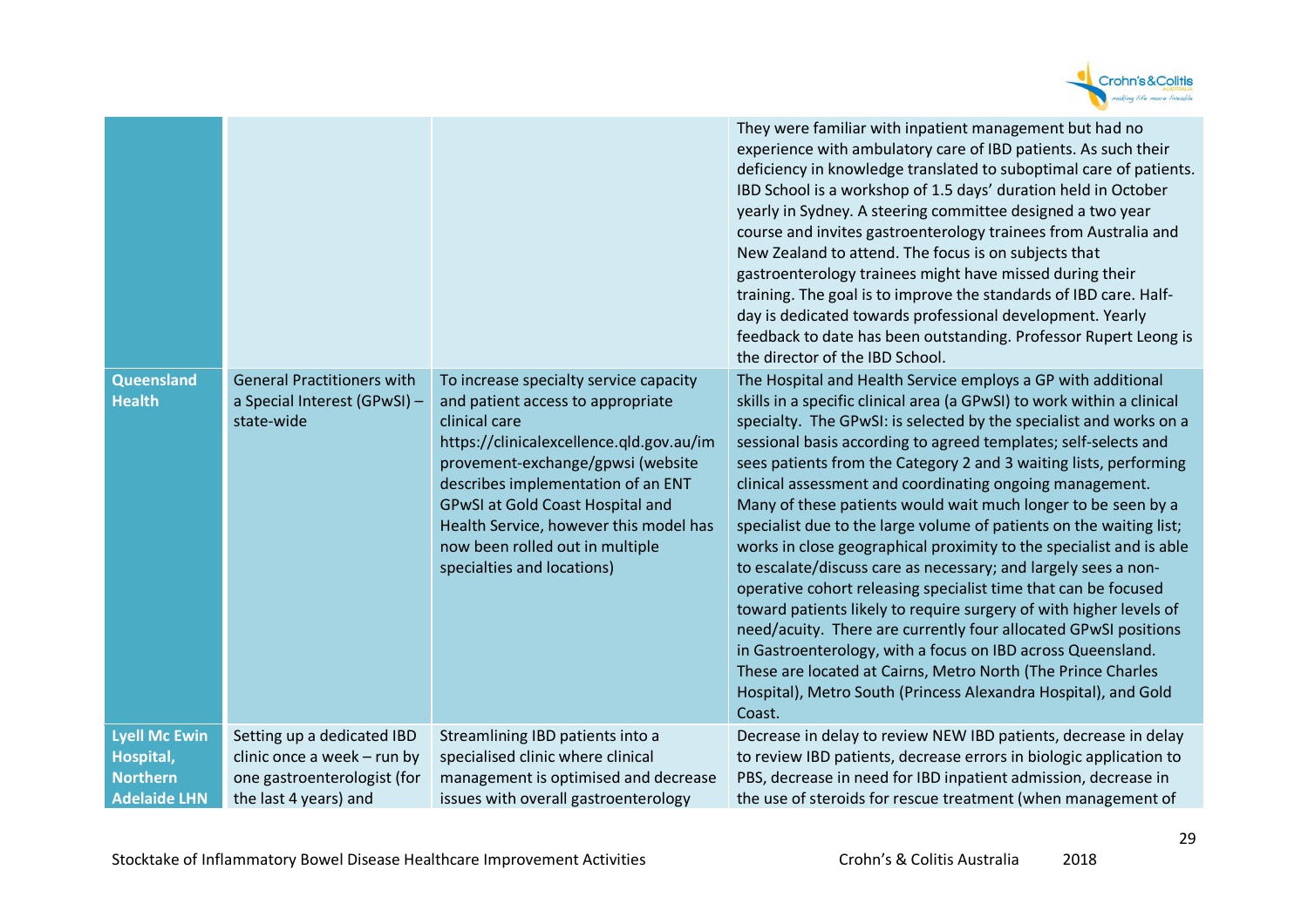

|                                       | assisted by second<br>gastroenterologist<br>(alternate weeks for the<br>last 6 months). | waiting list. This allows also<br>coordination of medications to be done<br>in an efficient and timely manner. | IBD optimised) and IBD focused long term management.                                                                                                                                                                                                                                                                                                                                                                                                                                                                                                                                                                                                                                                                                                                                                                                                                                                                                                                                      |
|---------------------------------------|-----------------------------------------------------------------------------------------|----------------------------------------------------------------------------------------------------------------|-------------------------------------------------------------------------------------------------------------------------------------------------------------------------------------------------------------------------------------------------------------------------------------------------------------------------------------------------------------------------------------------------------------------------------------------------------------------------------------------------------------------------------------------------------------------------------------------------------------------------------------------------------------------------------------------------------------------------------------------------------------------------------------------------------------------------------------------------------------------------------------------------------------------------------------------------------------------------------------------|
| <b>Concord</b><br><b>Hospital NSW</b> | IBD Sydney (Clinical Group)                                                             | The group was to provide clinicians with<br>interest in IBD to meet and discuss<br>difficult cases.            | In 2012, Professor Rupert Leong commenced a clinical group<br>named IBD Sydney. The group was to provide clinicians with<br>interest in IBD to meet and discuss difficult cases. These meetings<br>have grown in size and have not coincided with major key opinion<br>leaders visits to Sydney and launch of new drugs. The meetings<br>are well attended - up to 100 members / delegates per meeting<br>comprising of gastroenterologists, general physicians,<br>gastroenterology fellows/ registrars and IBD nurses. IBD Sydney is<br>a "go to" point for industry partners to engage clinician<br>gastroenterologists. Professor Rupert Leong is the current<br>director of IBD Sydney.                                                                                                                                                                                                                                                                                              |
| <b>Concord</b><br><b>Hospital NSW</b> | <b>IBD Infusion Centre</b>                                                              | IBD Infusion service co-located with<br>endoscopy to improve<br>gastroenterologist access                      | Our infusion service is part of the endoscopy recovery area and as<br>such all patients are under the care of gastroenterologists rather<br>than being within a haematology or GP-led infusion service. We<br>therefore can easily review patients who are flaring or develop<br>complications from their IBD IV infusions optimally and efficiently.<br>The infusion service also provides clinical drug trial infusions and<br>some IV iron injections. Concord Hospital is the first Australian<br>hospital to develop the "Protocolised Accelerated Remicade<br>Infusion Service (PARIS)" that reduced infusion times from 2<br>hours down to 1/2 hour to increase throughput and patient<br>satisfaction. This protocol is now adopted throughout Australia<br>and led to the change in the drug Product Information reducing<br>the infusion times. Dr Jeff Chang and Professor Rupert Leong<br>conducted a review on the occupational health and safety of<br>biological infusions |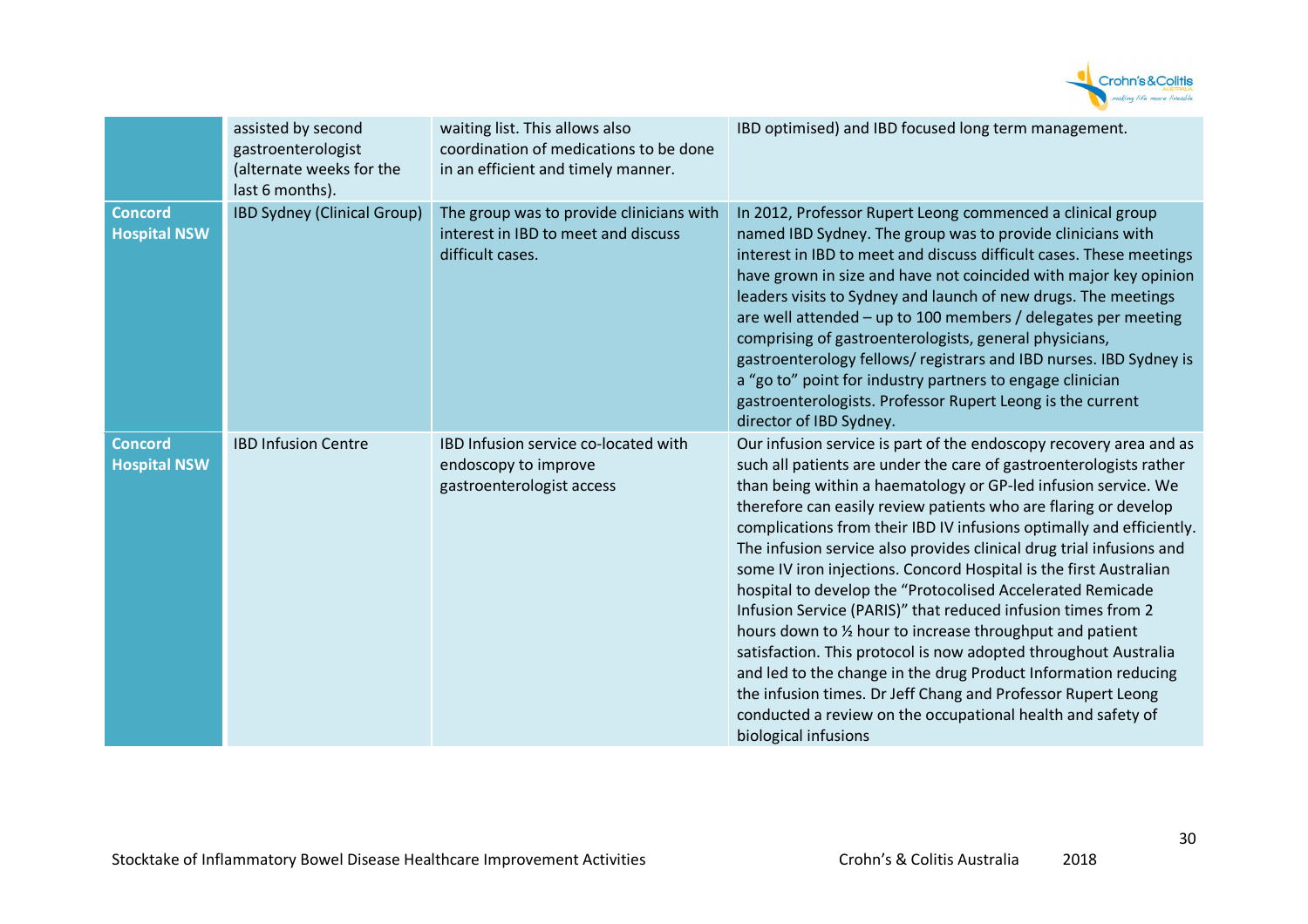

| <b>Concord</b><br><b>Hospital NSW</b>                                 | <b>IBD Microbiome Research</b><br>and AIM Group                          | longitudinal research project on the<br>microbiome and IBD                                | Dr Craig Haifer is our fellow conducting PhD research on the<br>microbiome co-supervised by Professor Rupert Leong and Dr<br>Sudarshan Paramsothy. With the arrival of Dr Georgina Hold and<br>Prof Emad El-Omar we engaged them as clinical research<br>coordinators. Prof Rupert Leong is the clinical lead of the<br>Australian IBD Microbiome Group and will be performing a<br>longitudinal research project on the microbiome and IBD. Dr Viraj<br>Kariyawasam and Dr Sudarshan Paramsothy are collaborators. |
|-----------------------------------------------------------------------|--------------------------------------------------------------------------|-------------------------------------------------------------------------------------------|---------------------------------------------------------------------------------------------------------------------------------------------------------------------------------------------------------------------------------------------------------------------------------------------------------------------------------------------------------------------------------------------------------------------------------------------------------------------------------------------------------------------|
| <b>St George &amp;</b><br><b>Sutherland</b><br><b>Clinical School</b> | <b>Australian IBD Microbiome</b><br>Study                                |                                                                                           | Research to identify microbial signatures which: a) predictdisease<br>relapse b)inform response to therapeutic options                                                                                                                                                                                                                                                                                                                                                                                              |
| <b>RCH</b><br><b>Melbourne</b>                                        | Developing the roles of a<br>clinical fellow in Paediatric<br><b>IBD</b> | To teach GI trainees about good and<br>streamline practices in the<br>management of IBD   | Pilot year will good success so far in distributing the care of IBD<br>patients within a multi D team that includes training doctors                                                                                                                                                                                                                                                                                                                                                                                |
| <b>RCH</b><br><b>Melbourne</b>                                        |                                                                          | Providing and outreach service to<br>manage Paediatric IBD patients in<br>Hobart/Tasmania | Start-up of Paediatric IBD clinic once every 3 months in Hobart<br>1st clinic to start on 10th of August in Hobart as an RCH outreach<br>IBD clinic and concurrently to educate the local Paediatricians<br>regarding management of IBD                                                                                                                                                                                                                                                                             |
| <b>St Vincent's</b><br><b>Health</b>                                  | Establishment of a mobile<br>IBD service in regional<br>Victoria         | improve quality of IBD care in regional<br>settings                                       | Ongoing                                                                                                                                                                                                                                                                                                                                                                                                                                                                                                             |
| <b>CSSANZ</b>                                                         | <b>CSSANZ Spring CME</b><br>meeting                                      | Surgeon education                                                                         | Focus on IBD management at annual surgical meeting                                                                                                                                                                                                                                                                                                                                                                                                                                                                  |
| <b>Concord</b><br><b>Hospital NSW</b>                                 | <b>Funding Seeding Grants</b>                                            | Use of various funding sources to<br>achieve the aims of multiple programs<br>at Concord  | Concord have received seeding grants from Ferring, Takeda<br>Pharmceuticals and research grants from Janssen, Shire and<br>NHMRC Career Development Fellowship to complete these aims.                                                                                                                                                                                                                                                                                                                              |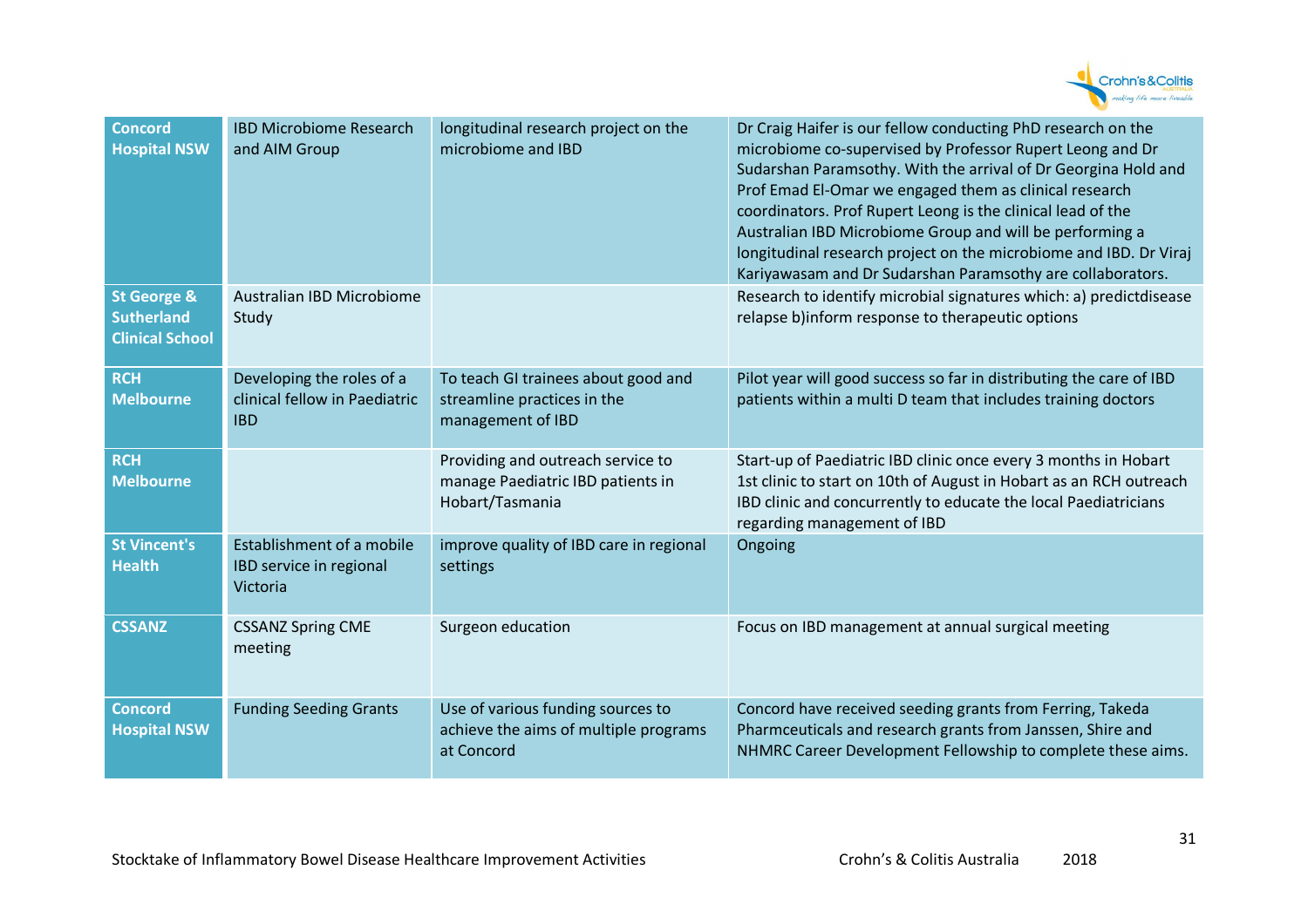

**Lyell Mc Ewin Hospital, Northern Adelaide LHN** 

#### **Comment**

NALHN comment: Further activities planned for improving the quality of care for people living with IBD is limited by lack of funding and hence lack of expansion. The number of IBD patients in this region has outgrown the current service due to significant population growth and the disadvantaged socio-economicpatient cohort. As it stands, the NALHN IBD service is extremely understaffed when compared to other centres in the state and interstate covering the same population. Significant additional funding is required for administrative staff, full time IBD gastroenterologists, full time IBD nurse, colorectal surgeon funded sessions and funded IBD dedicated dietitian required to reach standards set.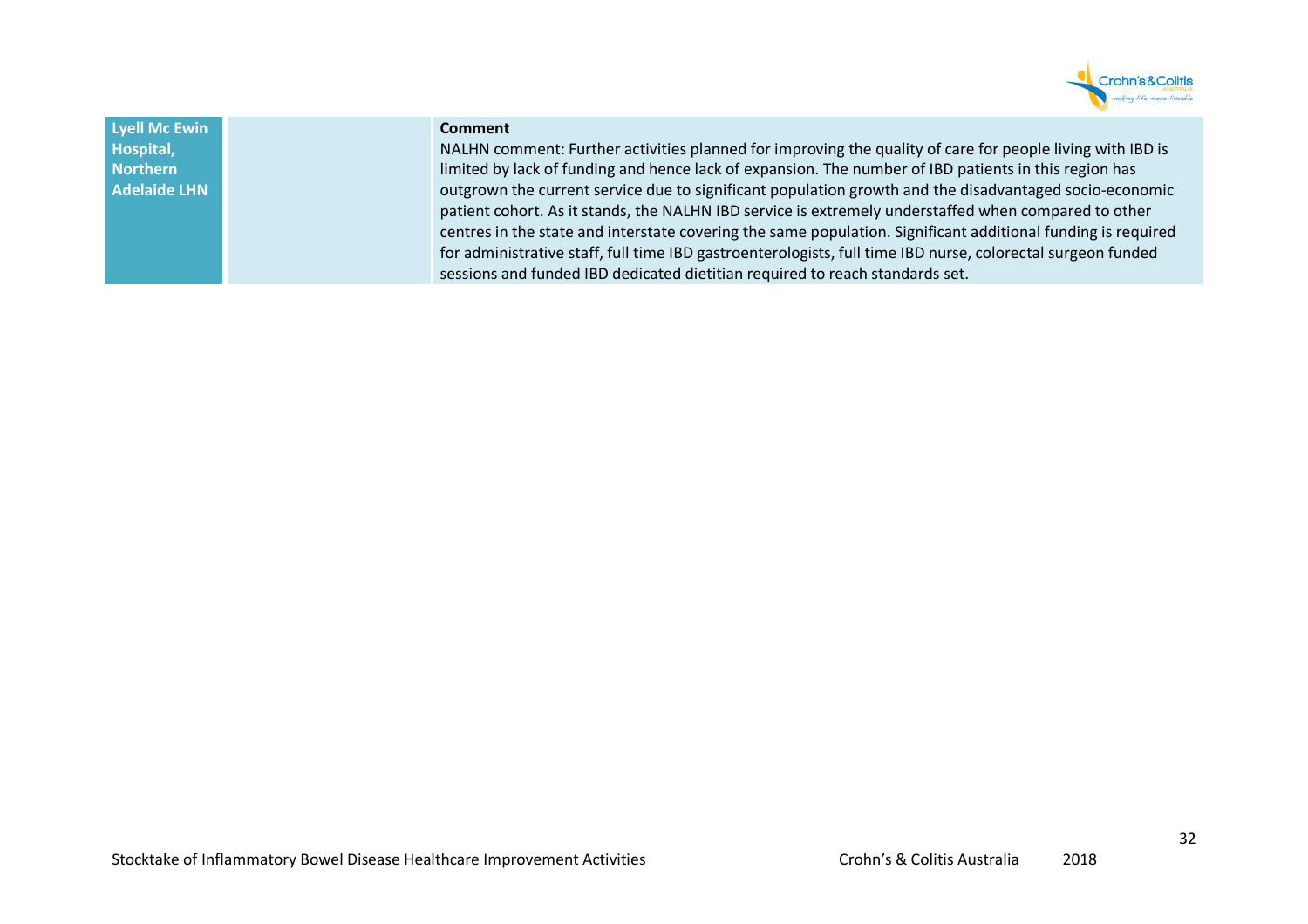

#### **Appendix 1 IBD stocktake survey contacts**

Agency for Clinical Innovation NSW Australian College of Mental Health Nurses (ACMHN) Australian Inflammatory Bowel Disease Association (AIBDA) Australian Primary Health Care Nurses Association (APNA) Australian Psychological Society (APS) Chief Executive, Northern Territory Department of Health Chief Executive, SA Health Chief Medical Officer, Australian Government Chief Nursing Officer, Australian Government Colorectal Surgical Society ANZ (CSSANZ) Dietitians Association of Australia (DAA) Director-General, ACT Health Director-general, Department of Health WA Director-General, Queensland Health Gastroenterological Society of Australia (GESA) Gastroenterological Society of Australia (GESA) Gastroenterologists via GESA Gastroenterology nurses via GENCA Inflammatory Bowel Disease Nurses Australia (IBDNA)Pharmaceutical Society of Australia (PSA) Primary Healthcare Network jurisdictional contact Adelaide Primary Healthcare Network jurisdictional contact Country SA Primary Healthcare Network jurisdictional contact NSW Primary Healthcare Network jurisdictional contact QLD & NT Primary Healthcare Network jurisdictional contact VIC & TAS Primary Healthcare Network jurisdictional contact WA